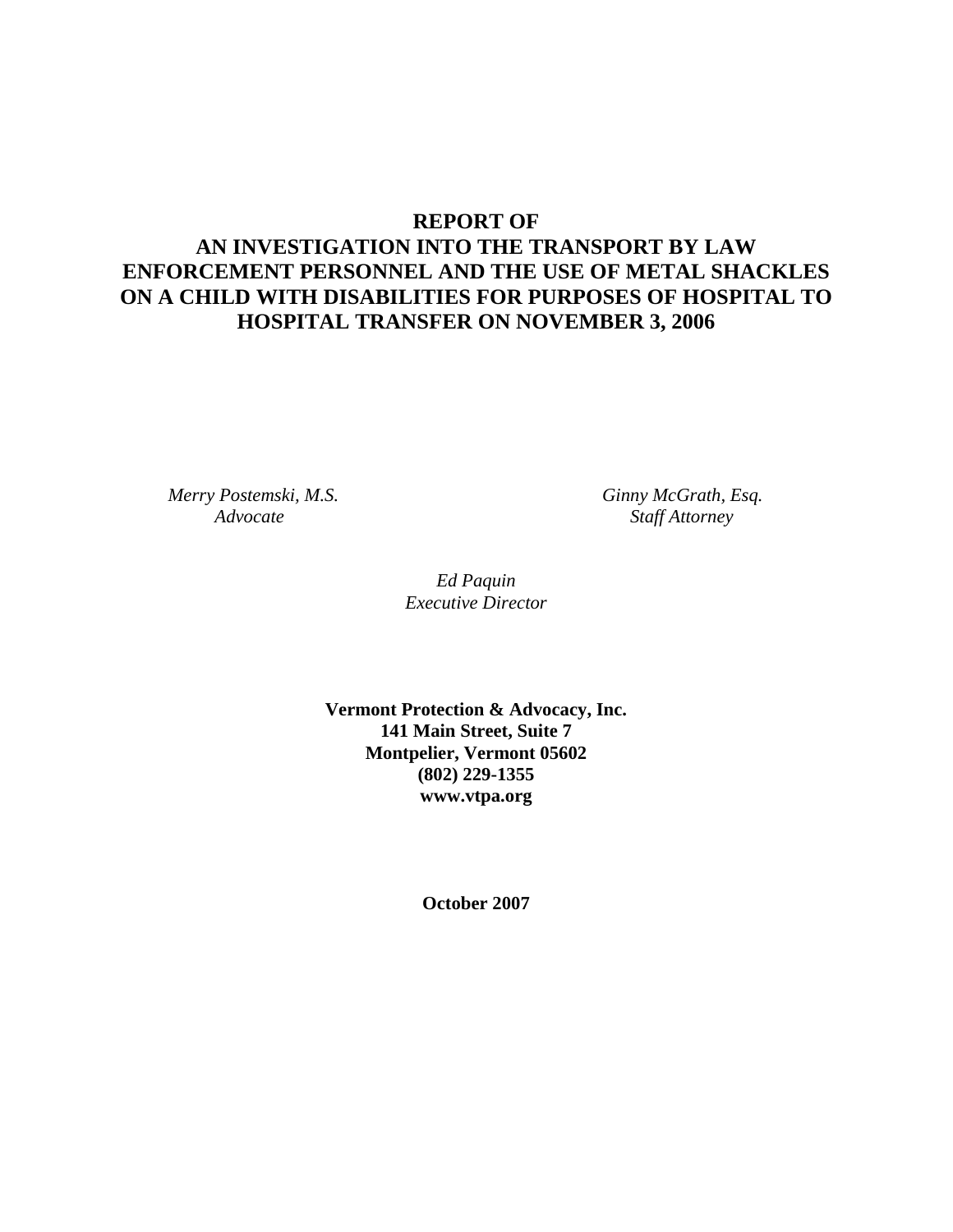# **TABLE OF CONTENTS**

| A. Rutland Mental Health Services and Rutland Regional Medical Center |
|-----------------------------------------------------------------------|
|                                                                       |
|                                                                       |
|                                                                       |
|                                                                       |
| V. VERMONT PROTECTION & ADVOCACY, INC. FINDINGS AND                   |
|                                                                       |
| B. The State of Vermont's Continued Reliance on Secure Transport 21   |
|                                                                       |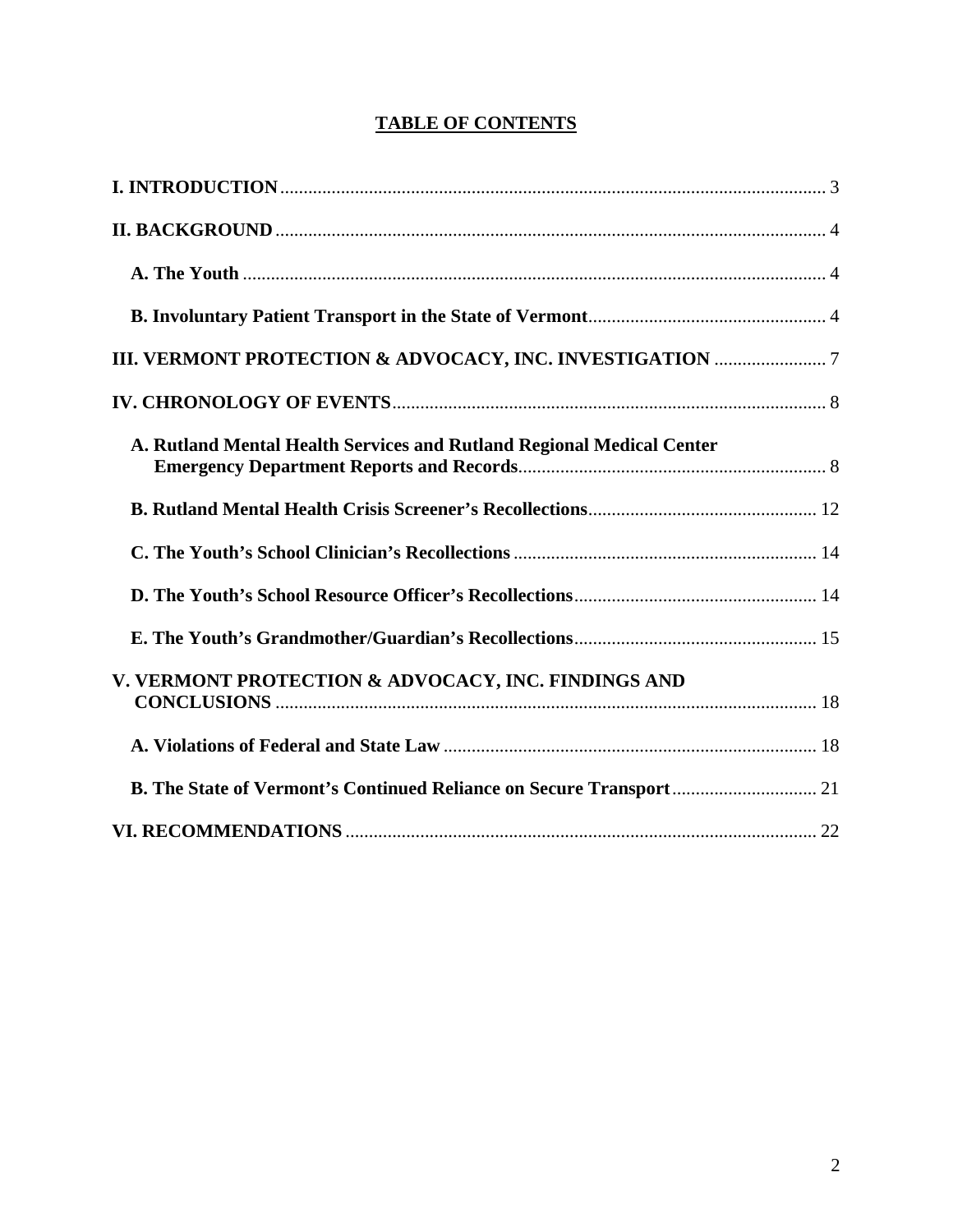#### **I. INTRODUCTION**

 $\overline{a}$ 

Vermont Protection & Advocacy, Inc. (VP&A) is a private, independent, not-for-profit agency mandated by federal law to provide advocacy services on behalf of people with disabilities to ensure their rights are protected.<sup>1</sup> Under our federal mandates,  $VP&A$  has the duty and authority to investigate allegations of abuse and/or neglect involving people with disabilities if the incident is reported to VP&A or if VP&A determines there is probable cause that an incident of abuse and/or neglect occurred. VP&A is Vermont's designated protection and advocacy system and is a member of the National Disability Rights Network (NDRN).

This report presents the results of an investigation conducted by VP&A into the circumstances surrounding the secure transport of a seven year old child with disabilities from one hospital setting to another for inpatient psychiatric evaluation and treatment. For purposes of this investigation secure transport is defined as the mechanical restraint (use of metal handcuffs and shackles) and transportation of an individual by law enforcement personnel. VP&A's investigation into this matter was completed at the request of the involved juvenile's legal guardian and with the juvenile's consent.

VP&A wishes to emphasize that the facts discussed herein relate to the secure transport of a child that occurred in November of 2006. Although we appreciate that the transport decisions made by the involved professionals were done with great concern for potential safety issues, VP&A concludes that hospital to hospital transfers necessitating safety precautions such as mechanical restraint fall under the scope of the federal Emergency Medical Treatment and Active Labor Act (EMTALA).<sup>2</sup> VP&A's investigation identifies that the use of secure transport by law enforcement personnel as a means to protect patients from potentially dangerous behavior during a transfer from one hospital to another for purposes of psychiatric evaluation and treatment is a violation of EMTALA.

VP&A is aware and supportive of ongoing efforts by the State of Vermont to continually review and improve the situation facing psychiatric patients who require transportation between hospitals for treatment purposes. These ongoing efforts should be intensified, both in terms of funding and quality assurance, to ensure that hospital to hospital transfers of individuals requiring emergency psychiatric care, especially children, are carried out in accordance with trauma-informed practices and relevant state and federal law.

<sup>&</sup>lt;sup>1</sup> Developmental Disabilities Assistance and Bill of Rights Act, 42 U.S.C. § 15001 et seq, 45 C.F.R. Part 1385 et seq; Protection and Advocacy for Individuals with Mental Illness Act, 42 U.S.C. § 10801 et seq; 42 C.F.R. Part 51 et seq; Protection and Advocacy of Individual Rights, 29 U.S.C. § 794(e) et seq, 34 C.F.R. Part 381 et seq.<br><sup>2</sup> 42 C.F.R. § 489.24 *et seq*; 42 U.S.C. § 1395dd. EMTALA is also referenced as Section 1867 of the Social Security

Act and Section 9121 of the Consolidated Omnibus Budget Reconciliation Act of 1985.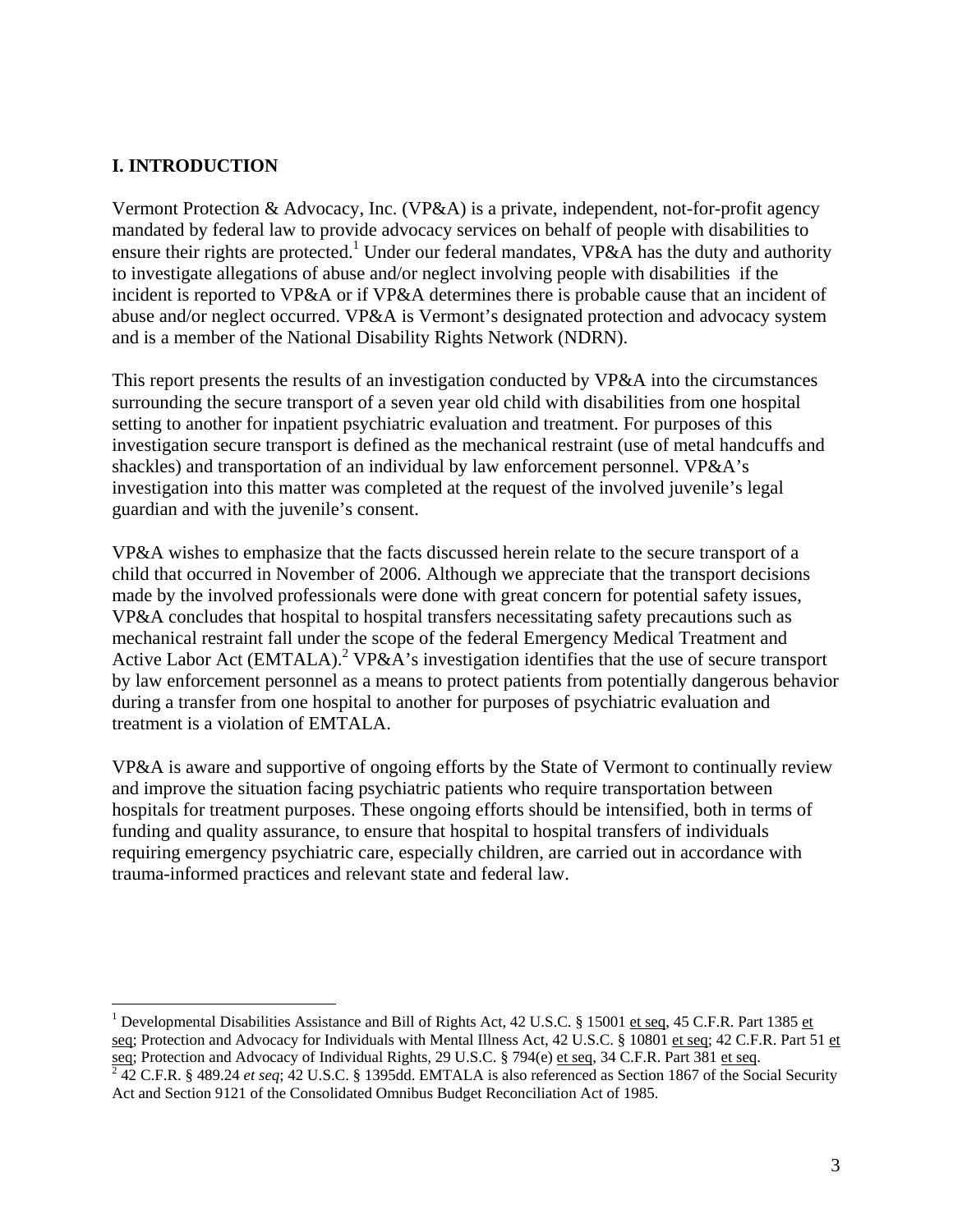#### **II. BACKGROUND**

#### **A. The Youth**

The youth<sup>3</sup> is a seven year old male who lives with his grandmother and sixteen year old halfbrother in central Vermont. The youth has been in his grandmother's care and custody since age one. He has infrequent visits with his biological parents. He receives outpatient psychiatric treatment, including prescribed psychotropic medications. His documented disabilities include Bipolar Disorder, Attention Deficit and Hyperactivity Disorder (ADHD), Attachment Disorder, and possible Post Traumatic Stress Disorder (R/O PTSD). He has a noted history of trauma including parental neglect and physical abuse at a very early age. The youth receives special education services and has an Individual Educational Plan (IEP). He was transferred to an alternative education program within the public school system in 2005 following many behavioral difficulties including physical aggressiveness towards both peers and staff. He has a lengthy**,** documented history of impulsivity, threatening behavior, property destruction and physical assaultiveness towards others and most often directed towards school staff. It was noted in psychiatric treatment records from the Brattleboro Retreat that the youth "appeared to developmentally behave and appear more like a toddler than a 7 1/2 year old boy."

The youth's grandmother described the youth's behaviors at the time of the incident under investigation as often very uncooperative and very aggressive, not towards her but towards school staff. She said he would kick, bite, and destroy things in the classroom. Outside of these episodes she further described the youth as caring and compassionate, stating that he is "a very loving child" who demonstrates concern about others. He enjoys building and constructing things, fishing, and playing on the computer.

#### **B. Involuntary Patient Transport in the State of Vermont**

In May of 2003, Rep. Thomas Koch, the Chair of the Vermont House of Representatives Committee on Health and Welfare, sent a letter to then-Commissioner Susan Besio of the Vermont Department of Development and Mental Health Services (DDMHS)<sup>4</sup> requesting an evaluation "of options which could reduce or eliminate the reliance upon law enforcement and the use of prisoner shackles for patient transport." Rep. Koch wrote in his letter "(t)he use of the sheriff's department and of prisoner leg and wrist shackles for transporting mentally ill patients in your care and custody may be a practice which is anti therapeutic, traumatic, and unnecessarily coercive to achieve the objectives of patient and community safety."

In January of 2004, DDMHS submitted the requested report to the House Health and Welfare Committee entitled: "Transportation of People for Emergency Examination under Mental Health Law" (hereafter referred to as the "DDMHS Transportation Report"). The DDMHS

<sup>1</sup>  $3$  In order to protect the confidentiality of the juvenile subject of the November 2006 secure transport under investigation, he will be referred to as "the youth" throughout this report.

<sup>&</sup>lt;sup>4</sup> The Department of Developmental and Mental Health Services (DDMHS) has since reorganized into two separate entities within Vermont's Agency of Human Services: Developmental Services and the Department of Mental Health. DDMHS will be referred to throughout this report relative to the Transportation Report issued in 2004.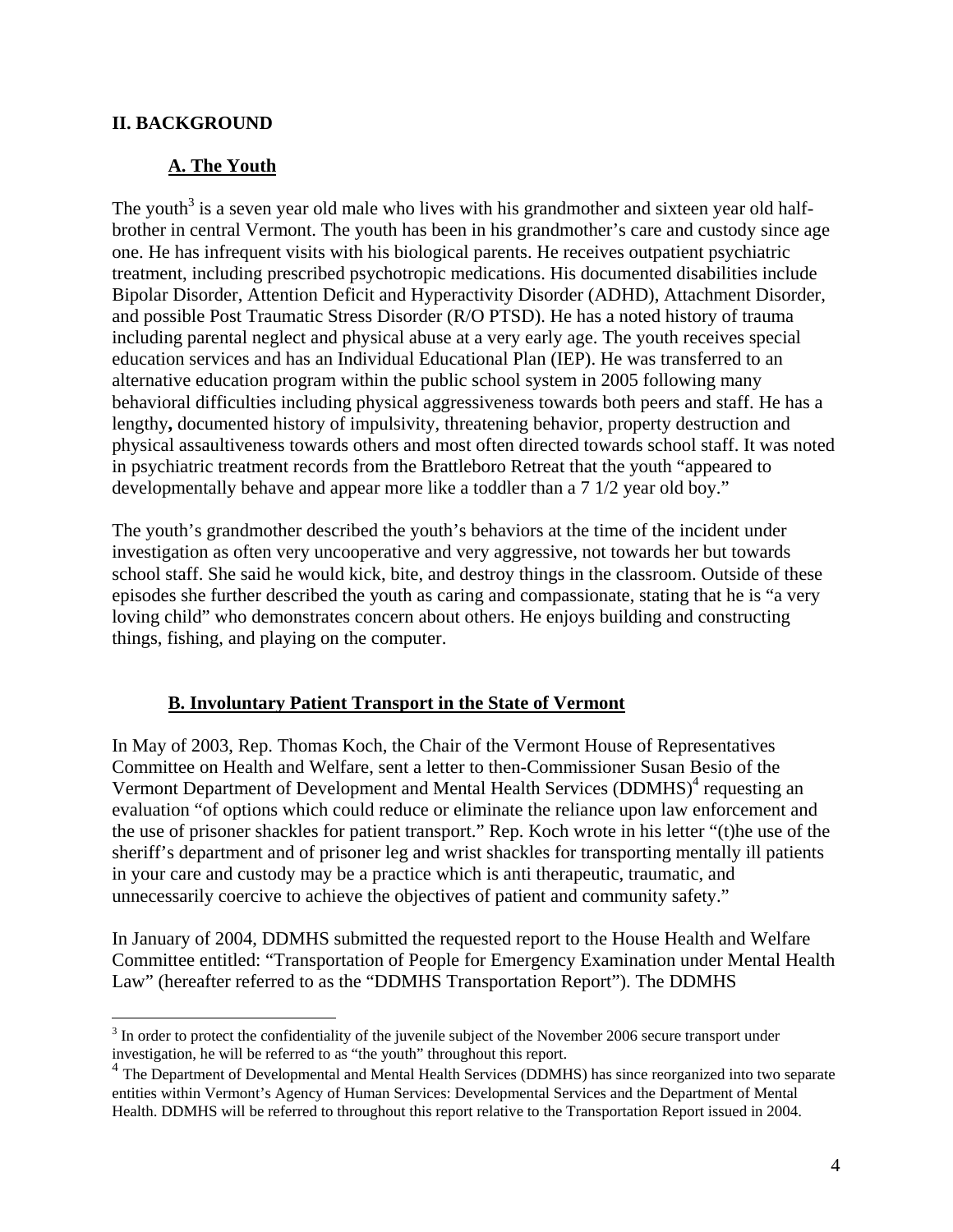Transportation Report identified that a contract between the Agency of Human Services (AHS) and all fourteen county sheriffs departments throughout the state governed the transportation provided for inmates in the custody of the Department of Corrections (DOC), children in the custody of Social and Rehabilitation Services  $(SRS)^5$  and individuals with mental illness who are involuntarily committed to the custody of DDMHS. The DDMHS Transportation Report stated that no clinical or medical criteria, assessments, or evaluations were specified in the transportation contract regarding the use of restraints and/or the necessity of same. The report did indicate that the policy of all county sheriffs departments "is that restraints should always be used for all people transported. The restraints used are typically metal cuffs, and sometimes metal wrist-to-wrist restraints, and ankle hobbles. Some sheriffs departments have available and use 'Humane Restraints' made of leather, nylon, or polyurethane."

With the exception of Southwestern Vermont Medical Center in Bennington County which has regularly utilized ambulance transport, the long-standing practice in other areas of the state at the time of the DDMHS Transportation Report regarding the transfer from one hospital setting to another for individuals being involuntary admitted for psychiatric evaluations had been the use of secure transport involving law enforcement personnel and mechanical restraints. Regarding the transport of youth requiring involuntary admission to the Brattleboro Retreat for psychiatric evaluation, the DDMHS Transportation Report cited the need for "special consideration" to be made. "Parents and family members are now sometimes unable to accompany their child to the hospital if they have no transportation. Sheriffs' policies do not permit others to ride in the cruiser, and thus a long ride in shackles to a hospital admission is sometimes the experience of youth."

#### **In June of 2004, §1711 of 18 VSA, Chapter 179 was added to read:**

 (a) The commissioner shall ensure that all reasonable and appropriate efforts consistent with public safety are made to transport or escort a person subject to this chapter to and from any inpatient setting, including escorts within a designated hospital or the Vermont state hospital, in a manner which:

(1) prevents physical and psychological trauma;

(2) respects the privacy of the individual; and

(3) represents the least restrictive means necessary for the safety of the patient.

 (b) The commissioner shall have the authority to designate by rule the professionals who may transport patients under the commissioner's care and custody.

<sup>&</sup>lt;sup>5</sup> The Department of Social and Rehabilitation Services was renamed the Department for Children and Families under the AHS reorganization referenced in footnote 3.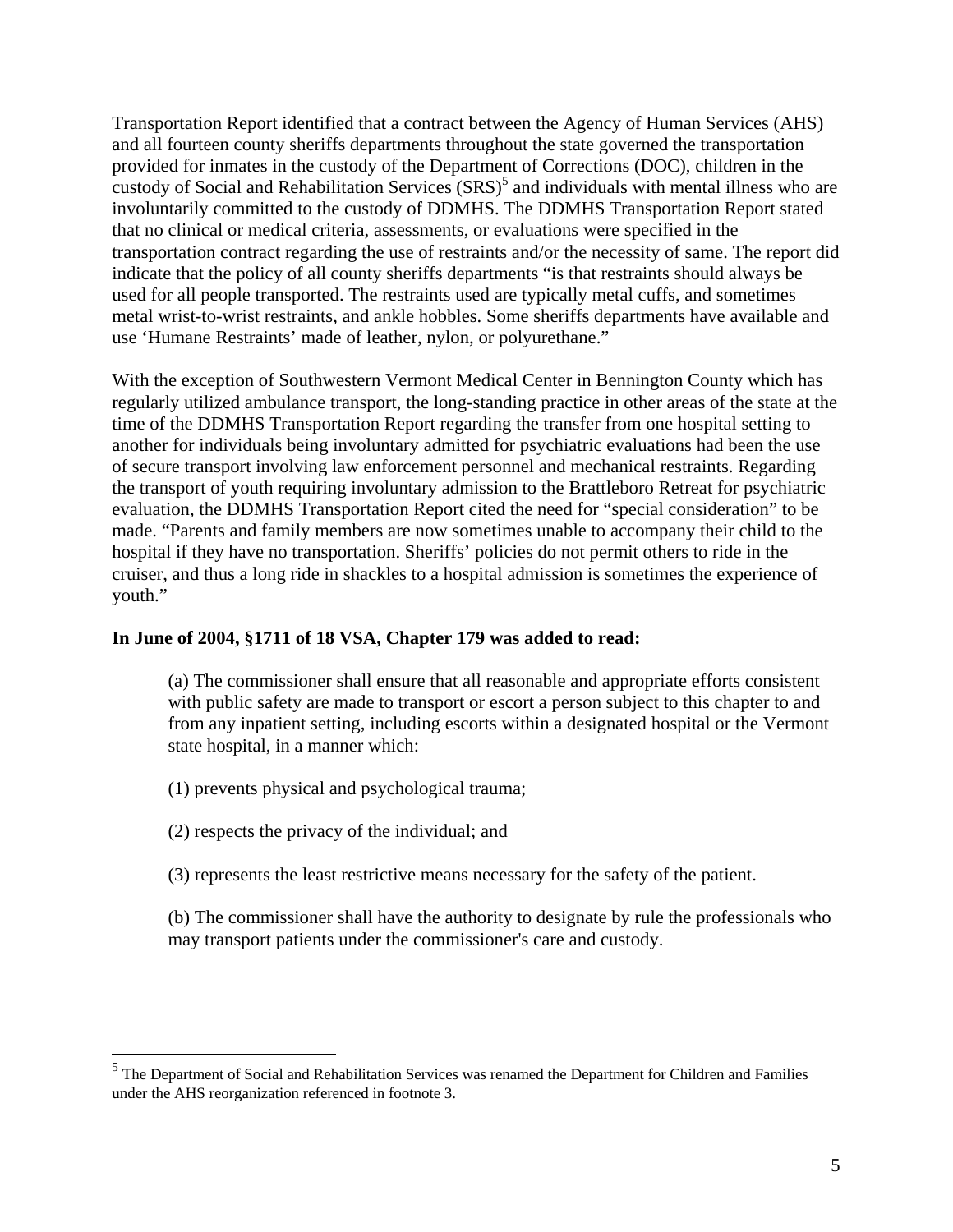The enactment of this statute demonstrates, in theory, the movement of the state towards a mental health system that is sensitive to trauma-informed principles of care and protective of the dignity of individuals experiencing psychiatric crisis. It also demonstrates that the Vermont Legislature accepted the seriousness of the concerns and recommendations in the DDMHS Transportation Report.

It was not until May of 2005 that the Vermont Department of Health (VDH) publicly issued draft guidelines to begin addressing the recommendations of the January 2004 DDMHS Transportation Report and the June 2004 statutory language surrounding involuntary transport. VDH posted the "Involuntary Transportation Guidelines Final Version" on the Department's website on June 17, 2005. The guidelines set forth "overall principles that can be used" by the professionals involved at the time involuntary transport is necessary. Included were general guidelines suggesting that assessment be done by the involved professionals to determine the type of transport needed based upon input from all available parties; the provision of choices to the patient about modes of transport consistent with safety; and the use of individual mental health staffing in addition to or instead of law enforcement transports if considered safe and within the limitations of available funding.

Specific guidelines regarding use of restraint suggested that evaluation should occur to determine the level of risk and the need for restraints; the use of non-metal restraints as the "preferred option" when restraint use is determined to be necessary; and efforts to ensure the unobtrusiveness of such restraints in areas where other individuals may be present. The inconspicuous use of sheriffs was also listed in the guidelines whenever possible, i.e. the use of unmarked cruisers and officers in plain clothes, as well as the provision of in-service training for all officers providing mental health transports. The guidelines suggested that ambulances be used, with sheriffs backup if necessary, in situations when skilled medical supervision or intervention is determined appropriate by the emergency department physician; that the guidelines should be followed in an ambulance when restraints, other than the gurney safety strap, are necessary; that training specific to mental health issues and mental health transport should be received by emergency medical technicians; and that Medicaid reimbursement or other funding would be pursued for the costs associated with ambulance transport.

Throughout 2005, the VDH Restraint and Involuntary Transport Guidelines were further developed to include "Protocol for Transport of Children to an Involuntary Hospital Setting" and a "Transport Information Checklist" to aid in the decision making process regarding the mode of transport to be utilized. The children's transport protocol restated policies requiring the use of the least restrictive method and/or mode of transport consistent with safety to self and others, that restraints should be used only when determined necessary by a Qualified Mental Health Professional, and that when restraints are determined necessary, non-metallic restraints are preferred and would be provided by VDH to the sheriffs' departments. Additionally, the children's protocol cited encouragement for a parent to accompany a child during transport if clinically appropriate and allowed (by mode of transport). The new protocol stated three available transport options from least to most restrictive: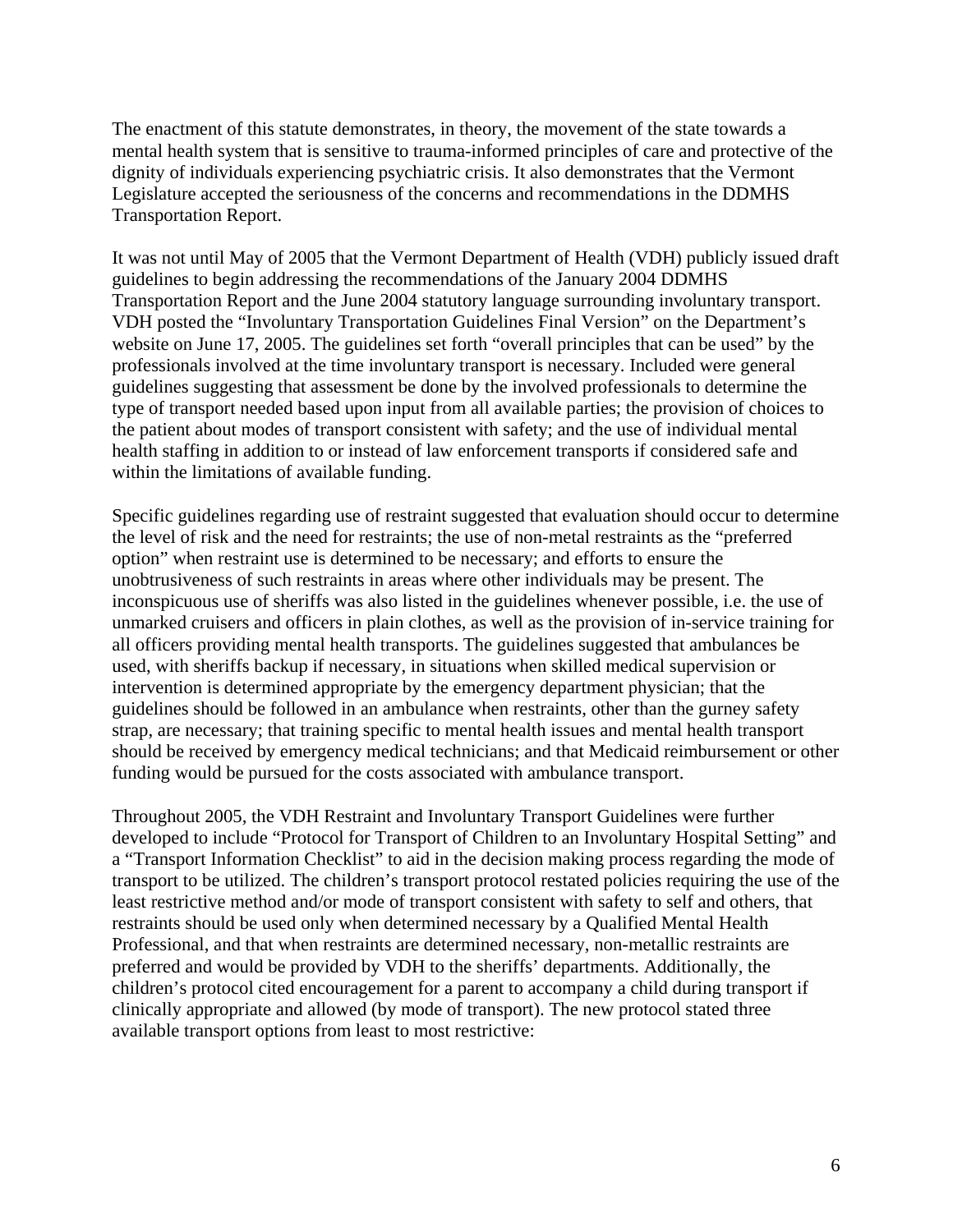- 1. Transport in an unmarked vehicle (either private or public transport), without restraints, with patient accompanied by a mental health transport specialist and/or a parent or parent surrogate;
- 2. Transport by ambulance accompanied with or without a mental health transport specialist and/or parent or guardian (if allowed by EMS);
- 3. Transport by uniformed sheriffs' services, with unaccompanied child in restraints.

In May of 2006, 18 VSA §7511 was amended to provide broader authority to professionals designated by the Commissioner of the Department of Health to "(b)…authorize the method of transport of patients under the commissioner's care and custody." Additionally, the following was added to the statute:

 (c) When a professional designated pursuant to subsection (b) of this section decides an individual is in need of secure transport with mechanical restraints, the reasons for such determination shall be documented in writing.

 (d) It is the policy of the state of Vermont that mechanical restraints are not routinely used on persons subject to this chapter unless circumstances dictate that such methods are necessary.

# **III. VERMONT PROTECTION & ADVOCACY, INC. INVESTIGATION**

In November of 2006, VP&A received a complaint from the youth's grandmother/legal guardian who stated that the youth had been inappropriately transported, in handcuffs and shackles, by sheriffs deputies from Rutland Regional Medical Center (RRMC) to the Brattleboro Retreat, Vermont's only child and adolescent inpatient psychiatric facility. The youth's grandmother was incensed that her seven year old grandson was treated "in such a traumatic way, as if he were a criminal."

Pursuant to our federal mandates VP&A initiated an investigation into the circumstances surrounding the youth's secure transport by law enforcement personnel, which included the following:

- Interviews with the youth's grandmother and the youth.
- Review of the youth's Rutland Mental Health Services Emergency Team Reports and Records dated October 10, 2005, November 2, 2006 and November 3, 2006.
- Review of the youth's Rutland Regional Medical Center Emergency Department Reports and Records dated October 10, 2005, November 2, 2006 and November 3, 2006.
- Review of Rutland Regional Medical Center Security Staff Logs dated November 3, 2006.
- Review of Rutland County Sheriff's Department Records regarding the transport of the youth from Rutland Regional Medical Center to the Brattleboro Retreat, dated November 3, 2006.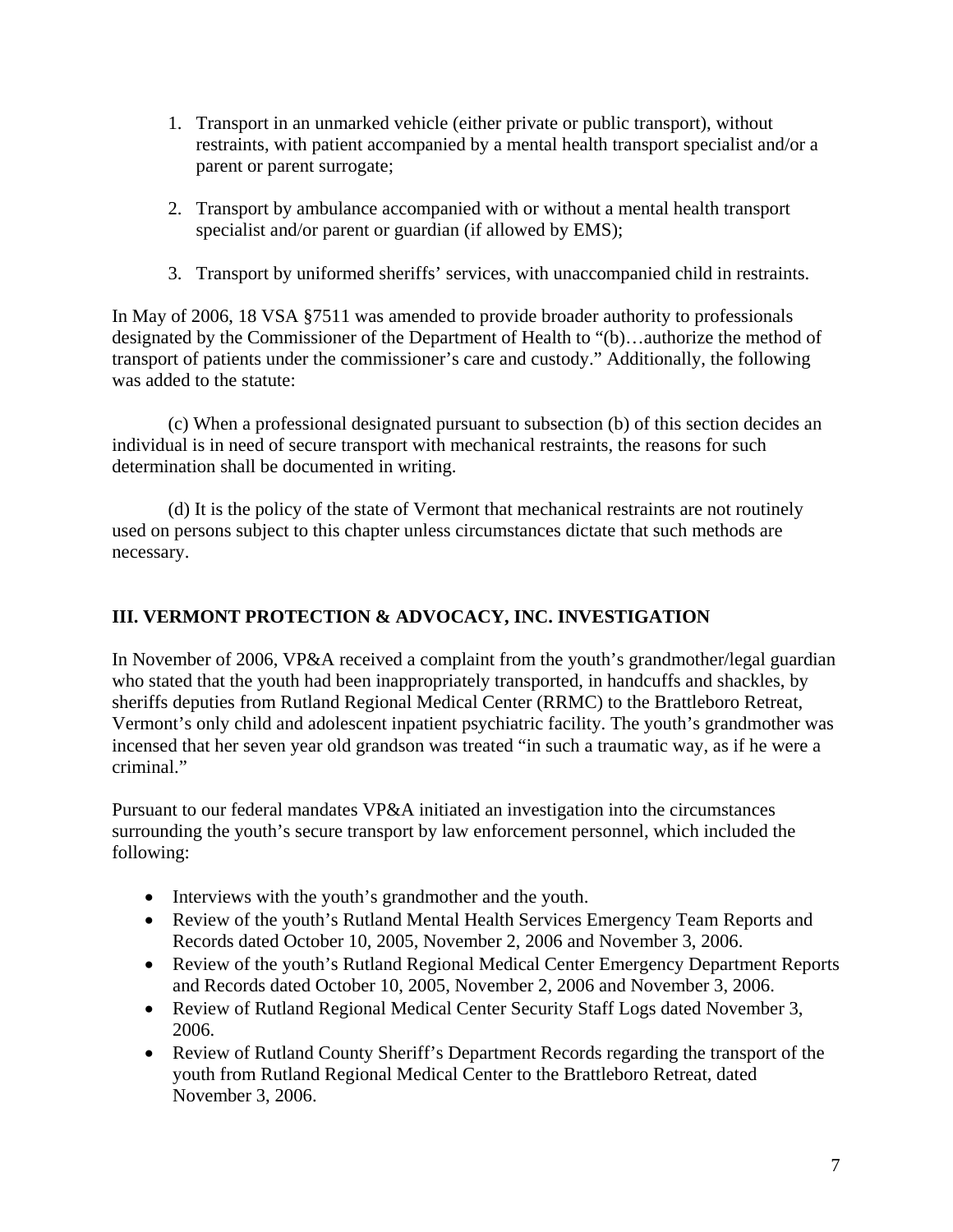- Review of the youth's Brattleboro Retreat Inpatient Medical Records dated November 3, 2006 through November 17, 2006.
- Review of the youth's Rutland Mental Health Services Outpatient Psychiatric Treatment Records dated October 27, 2005 through January 9, 2007.
- Telephone Interview with Rutland Mental Health Services Crisis Clinician.
- Telephone Interview with Rutland Mental Health Emergency Services Director.
- Telephone Interview with Rutland City Police Officer/School Resource Officer.
- Interview with the youth's School Clinician.
- Review of the Department of Developmental and Mental Health Services report entitled "Transportation of People for Emergency Examination under Mental Health Law" dated January, 2004.
- Review of the Involuntary Transportation Guidelines and related documents issued by the Vermont Department of Health.
- Telephone Interview with Southwestern Vermont Medical Center Emergency Department Patient Coordinator.
- Review of Southwestern Vermont Medical Center's Patient Transfer Policies.

### **IV. CHRONOLOGY OF EVENTS**

### **A. Rutland Mental Health Services and Rutland Regional Medical Center Emergency Department Reports and Records**

On November 2, 2006 at 1:00 p.m., the youth was brought to the Emergency Department at RRMC by his grandmother "after extreme escalation at school" according to RMHS Emergency Team Reports. He was evaluated by a RMHS crisis screener who wrote that when the youth was interviewed, he stated "I hit people" and "I don't know why." The youth identified that prior to his arrival at RRMC, he had hit a counselor at his school. Apparently, the counselor had been attempting to process behavioral issues with the youth who then became escalated and agitated as a result. The youth indicated he was angry at the counselor for holding him accountable for his behaviors at the school. The RMHS crisis screener interviewed the youth's school clinician who reported that the youth "has frequent mood swings in school but had escalated above usual level today." The school clinician stated that the youth had run out the school building and threw mud and rocks at the building and the counselor. He had also thrown food at the counselor. Additional information obtained by the RMHS crisis screener from the school clinician indicated that the youth "has hit people in the past in anger and has even been physical with his grandmother when very agitated."

During this crisis evaluation, the youth discussed experiencing difficulty sleeping, having nightmares several times a week, and seeing and hearing people who are not there. The RMHS crisis screener wrote that it is unclear whether "these occurrences represent true hallucinatory experiences." The youth's school clinician reported to the crisis screener that the youth "has numerous psychosocial stressors related to father's frequent incarcerations and mother's abandonment of him." The youth's grandmother, when interviewed by the crisis screener, also stated her belief that his father's frequent incarcerations have been "a major trigger" for him. Medications prescribed by the youth's outpatient psychiatrist were listed as Trileptal, Depakote,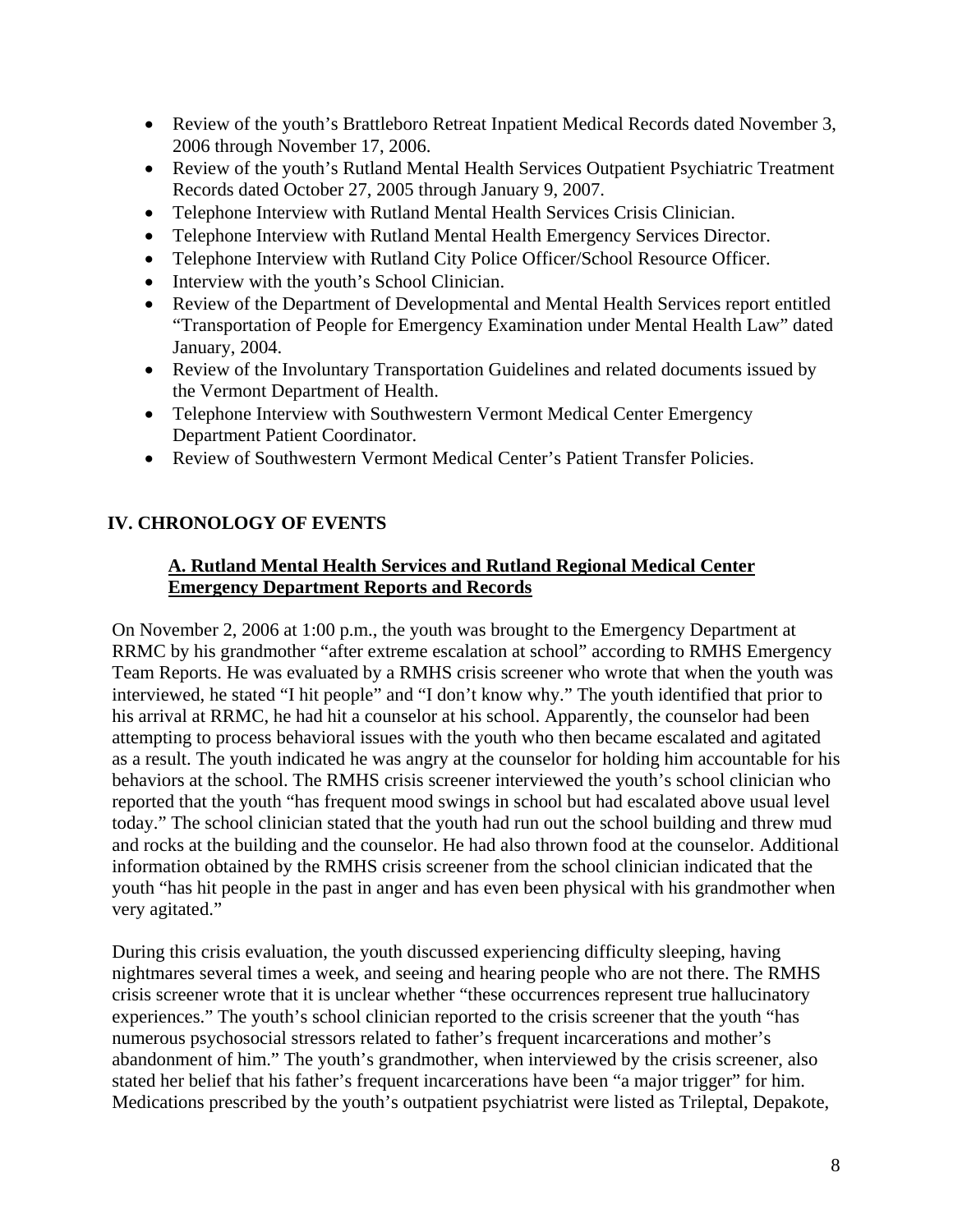Risperdal, and Concerta. The crisis screener identified his diagnostic impressions of the youth as Axis I: Bipolar and PTSD; Axis II: Deferred; Axis III: None; Axis IV: Problems with his Primary Support Group, Problems Related to the Social Environment, Educational Problems, Other Psychosocial Environmental Problems; Axis V: 40. The crisis screener wrote that the youth's judgment at the time of the evaluation was poor, his ability to control impulses was fair, and his ability to understand and comply with his treatment plan was fair. His summary of an assessment of dangerousness was identified as "Patient has been escalating physically and could hurt someone if this continues. Level of Risk: Medium."

After examination by the attending RRMC Emergency Department physician and consultation with the on-call psychiatrist, the RMHS crisis screener suggested the possibility of an inpatient psychiatric admission to the Brattleboro Retreat. According to the records written by the crisis screener, the youth's grandmother "has been very reluctant to even entertain possibility of patient going to Bratt. Ret… She does not want patient going to Bratt. Ret. at this time." The youth's grandmother indicated that she felt she could provide for the youth's safety at the time. Given the choice of the youth's discharge home or admission to the Brattleboro Retreat, the youth's grandmother agreed that the youth would go home with her that night, they would explore with his outpatient psychiatrist the possibility of medications that would help with his difficulty sleeping, that he would be expected to process his recent behavioral issues the next morning at school and that, if he escalated again, he would be brought back to RRMC and re-evaluated for admission to the Brattleboro Retreat. The youth was discharged home from the Emergency Department at 3:35 p.m.

The following day, November 3, 2006, at 11:30 a.m., the youth's school clinician placed a call to RMHS regarding a new crisis involving the youth at school. The crisis screener on duty at the time promptly responded to the call. She wrote in her RMHS Behavioral Emergency Team Report records that she received an "Alert on pt. RE: out of control behavior at school. Pt. screened yesterday in ER by [RMHS crisis screener]. Guardian unwilling to let pt. go to the Brattleboro Retreat. Plan was made to D/C home with plan that if pt escalates again, he should be brought back to the ER for screening for BR [Brattleboro Retreat]. Pt. is escalating again. School requested crisis to go to school, but contained environment with supports for crisis needed to facilitate a BR admission if needed."

RRMC medical records indicated that the youth arrived in the Emergency Department on November 3, 2005 at 12:05 p.m. He was accompanied by the school resource officer and his school counselor. The chief complaint listed was "out of control" at school, swinging a pipe and trying to run away. It is noted in the record that he had been seen in the Emergency Department the day before for similar events. At 12:15 p.m., prior to an assessment with the attending Emergency Department physician, a nurse wrote "@ present, pt with grandmother cooperative."

At 12:20 p.m. a RMHS crisis screener met with the youth, his grandmother, and his school clinician in the Emergency Department. This crisis screener wrote the following RMHS Behavioral Emergency Team Report: "Re-evaluation – client was at school today experienced another violent episode which involved [the youth] being impulsive and dangerous. [The youth] ran into the woods and behind the school with another student. The other student came back, but [the youth] did not. Instead he found a metal pipe and refused to put it down, swinging it at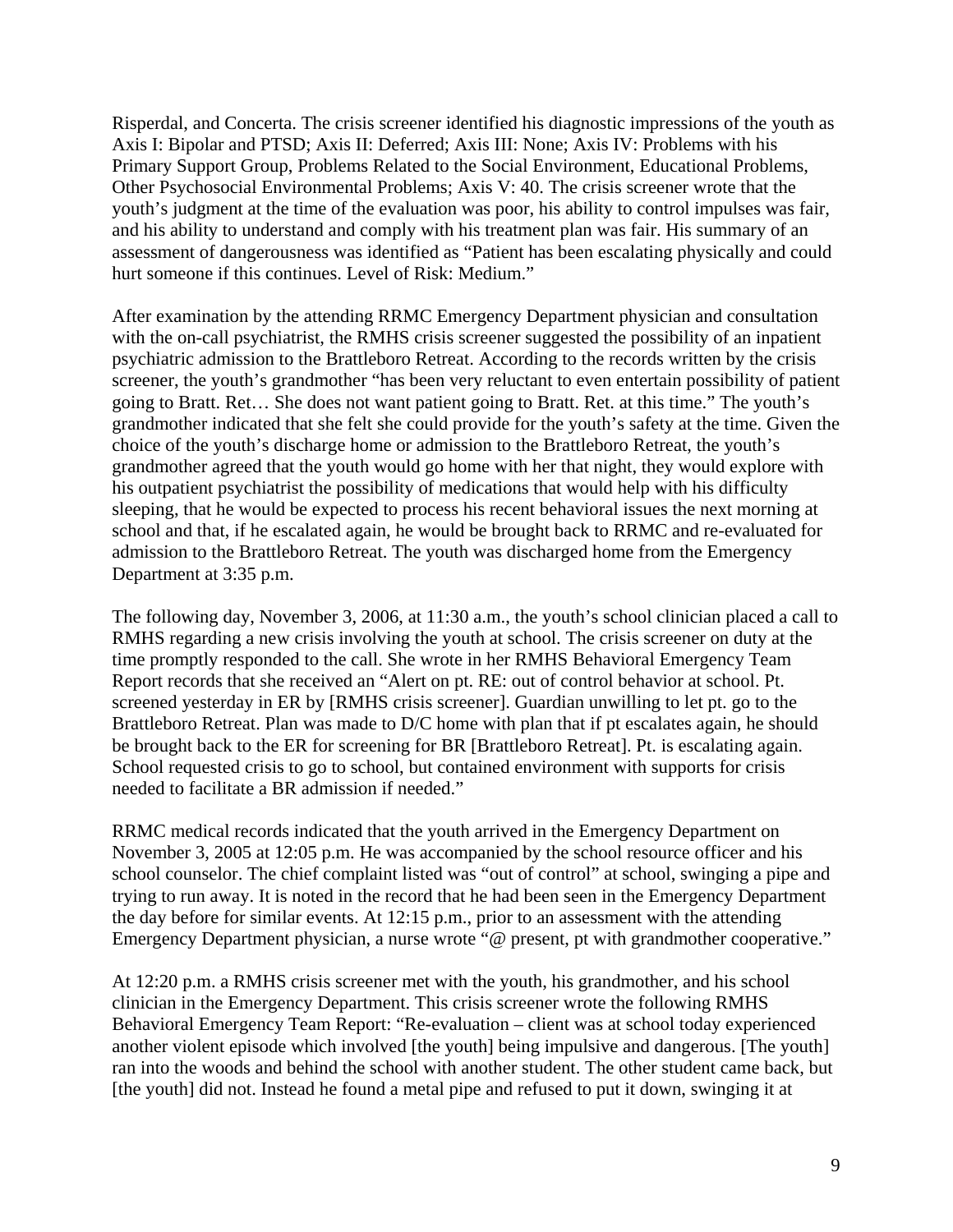several staff and shouting he was going to hurt them. According to [staff person], there were 5 counselors and staff plus the principal and another administrator all trying to de-escalate him."

The RMHS crisis screener further reported in her records that "[the youth] was a little gamey during the 40 min. I was with him. Often smiling, mostly calm and not responding to directions I would give him. He did tell me he didn't feel badly for wanting to hurt people. Discussed with [the youth] that we were looking at ways we could help him and sometimes that means going away for awhile." She consulted with RRMC's on-call psychiatrist who agreed to evaluate the youth as part of an Application for Emergency Examination, pursuant to 18 V.S.A. § 7504. The crisis screener recorded her Diagnostic Impressions and Assessment as "Client is in need of placement that will keep him and others around him safe i.e. hospitalization."

At 12:35 p.m., the RMHS crisis screener who had responded earlier to the call from the youth's school clinician also appeared at RRMC and became involved in the screening process. She completed an Application for Emergency Examination writing the following: "Reason for Application: [the youth] was screened on 11-02-06 for dangerous behavior, but was not hospitalized due to resistance from family and an agreement by [the youth] to calm down and follow up with his school and process the issues on 11-03-06. It was recommended that if [the youth] continued to behave in a dangerous manner, he would need to return to the ER for an evaluation to Brattleboro Retreat. Today he ran from [school], got a hold of a pipe and was threatening to hit school staff with it. He continued to escalate and would not calm down as agreed yesterday. Once [the youth] arrived to the ER he was uncooperative with this screener and basically refused to engage in any discussion. He was sitting on his grandmother's lap and was using the string on his hospital johnny to try and hurt his grandmother by trying to wrap it around her arm very tightly. At one point he told his grandmother that he was going to cut off her fingers. [The youth] appears to have little or no insight into his behavior and his impulsivity is of great concern compromising his safety and others around him. Given that [the youth] has had two days of dangerous behavior, putting himself and others at risk and is not able to be calmed down by several professionals, it is recommended that he be placed at the Brattleboro Retreat for safety and stabilization. He is unable to consent for hospital level of care at this time."

At 1:16 p.m., a RRMC security officer wrote in his log, "Patient is calm at this time." At 2:00 p.m. the RRMC Emergency Department nurses' notes indicated that the RMHS crisis screener was "working with case – pt watching video – grandmother with pt."

Also at 2:00 p.m. on November 3, 2006, the records indicate that a RRMC psychiatrist examined the youth and signed a Physician's Certificate for Emergency Examination stating: "In my opinion this patient [the youth] is (A) not only mentally ill, but (B) poses a danger of harm to him/herself or others and (C) should immediately be admitted to a designated hospital for an emergency examination." He outlined the events, as noted above, leading to the youth's two crisis emergency department visits in two days and wrote that "he is a danger to others given his assaultive, impulsive behavior, with limited insight into how his behavior may be dangerous to others or potentially himself." The psychiatrist recorded the youth's tentative diagnoses as Bipolar Disorder and PTSD. Regarding his obligation to consider alternative forms of care and treatment without requiring hospitalization, the psychiatrist wrote: "…[the youth] is not able to consent reliably for treatment. It was recommended by this clinician yesterday that if his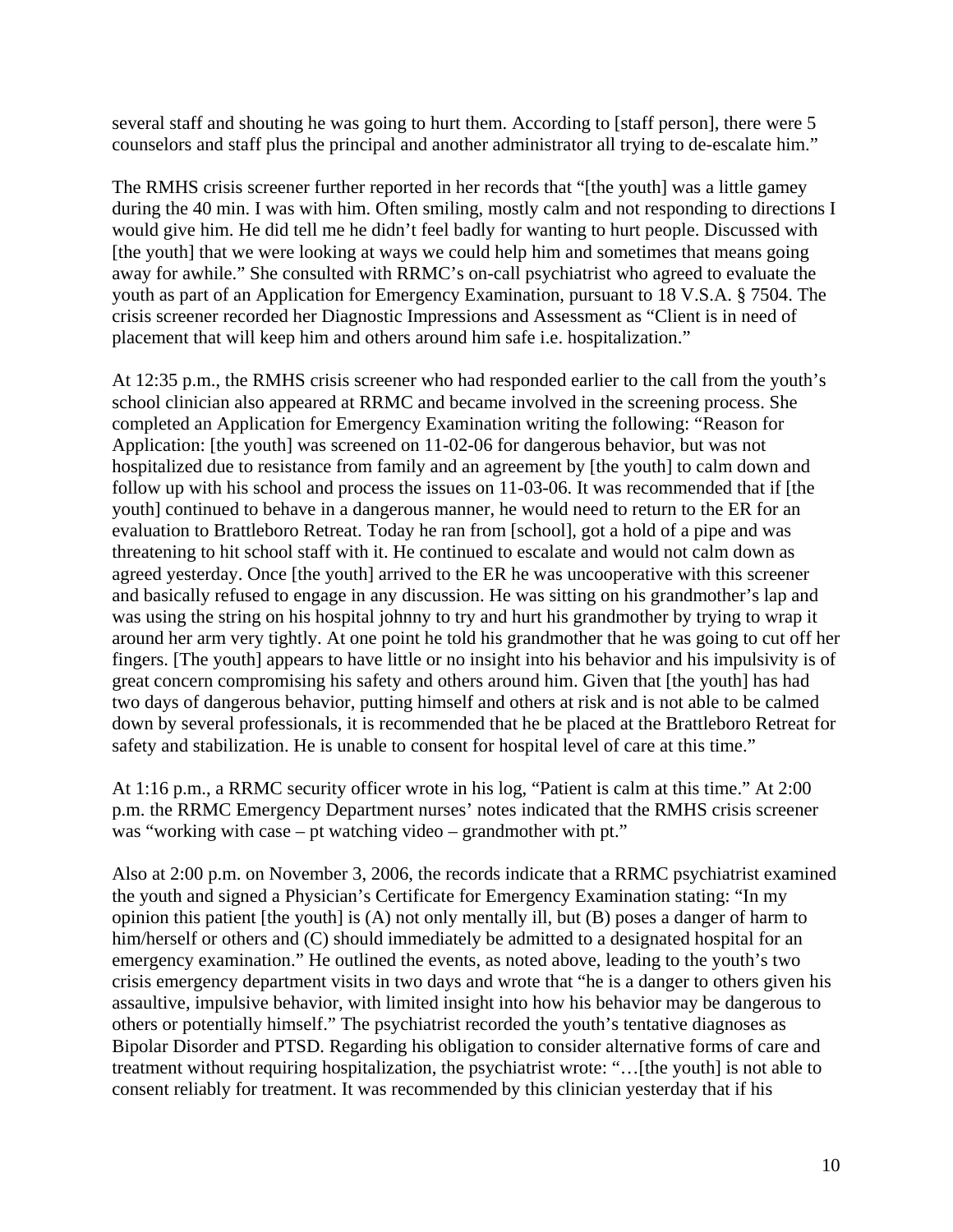threatening behavior continued, that he be evaluated on an impatient [sic] basis. Given his impulsivity, his threatening behavior, and his lack of insight into the consequences of his behavior, he is a person in need of treatment on an involuntary basis."

The RRMC attending Emergency Department physician signed a "Physicians Certificate to Transfer" form (RRMC Form # 1715) recording that the receiving hospital, the Brattleboro Retreat, had provided acceptance for the youth's transfer at 2:00 p.m. The physician indicated on the form that the youth's medical condition was: "B) STABLE: I certify that the patient suffered from a medical condition but was stabilized at the time of transfer. Furthermore, the hospital's obligation under the law and the reasons for transfer have been explained to the patient or responsible individual and the patient or responsible individual understands and agrees." The method of transfer was listed as "Sheriff" and the Provider was specified as "Rut. Cty Sheriff."

A "Patient Consent to Transfer" form (RRMC Form # 1716) was signed by the youth's grandmother and legal guardian, stating "Transfer Consent: This is to certify that I [the youth] have been examined at the Rutland Regional Medical Center, and that I have (check one):

(x)1. Given my consent to transfer from this hospital to another facility. I acknowledge that I have been fully informed of the hospital's obligations under the law and the risks involved in transfer. I hereby release the attending physician, and the hospital from all responsibility for any ill effects which may result from the transfer."

At 2:21 p.m. a RRMC security officer wrote that "[RRMC psychiatrist] in and out of Rm #16 Pt. [the youth] no problems." At 2:48, the security officer returned to duty outside of the youth's room and again indicated that there were "no problems." At 3:02 p.m., a second RRMC security officer relieved the first of duty and wrote "Pt [the youth], (7 yr old) has been evaluated by Crisis and will be going to Brattleboro Retreat by Sheriff Dept. Pt [the youth] has been very calm and cooperative." At 3:30 p.m. a RRMC nurse recorded that the crisis screener was with the youth and his family, and again wrote "child cooperative watching movie, 0 outbursts."

At 4:25 p.m. a Department of Mental Health Child & Adolescent Inpatient Admission Notification Form was faxed to Vermont State Hospital by the RMHS crisis screener. Under the category of "Alternatives Considered" the Baird Center was checked but admission was refused due to the following reasons: "No beds. Plus case continued to be more difficult indicating higher level of care needed."

At 4:30 p.m. a Vermont Department of Health, Division of Mental Health "Transport Information Checklist for Persons on Involuntary Status" form was completed by the same RMHS crisis screener.

On the Transport Information Checklist, the "Recently Reported and/or Currently Observed Behaviors" under the heading of "Criteria for Determination of Method of Transport" were listed as: "(v)erbal abuse or threats to harm self or others; (v)iolent episode, unpredictable, impulsive; (u)se, possession or attempted possession of a weapon; and (a)gitated and out of control."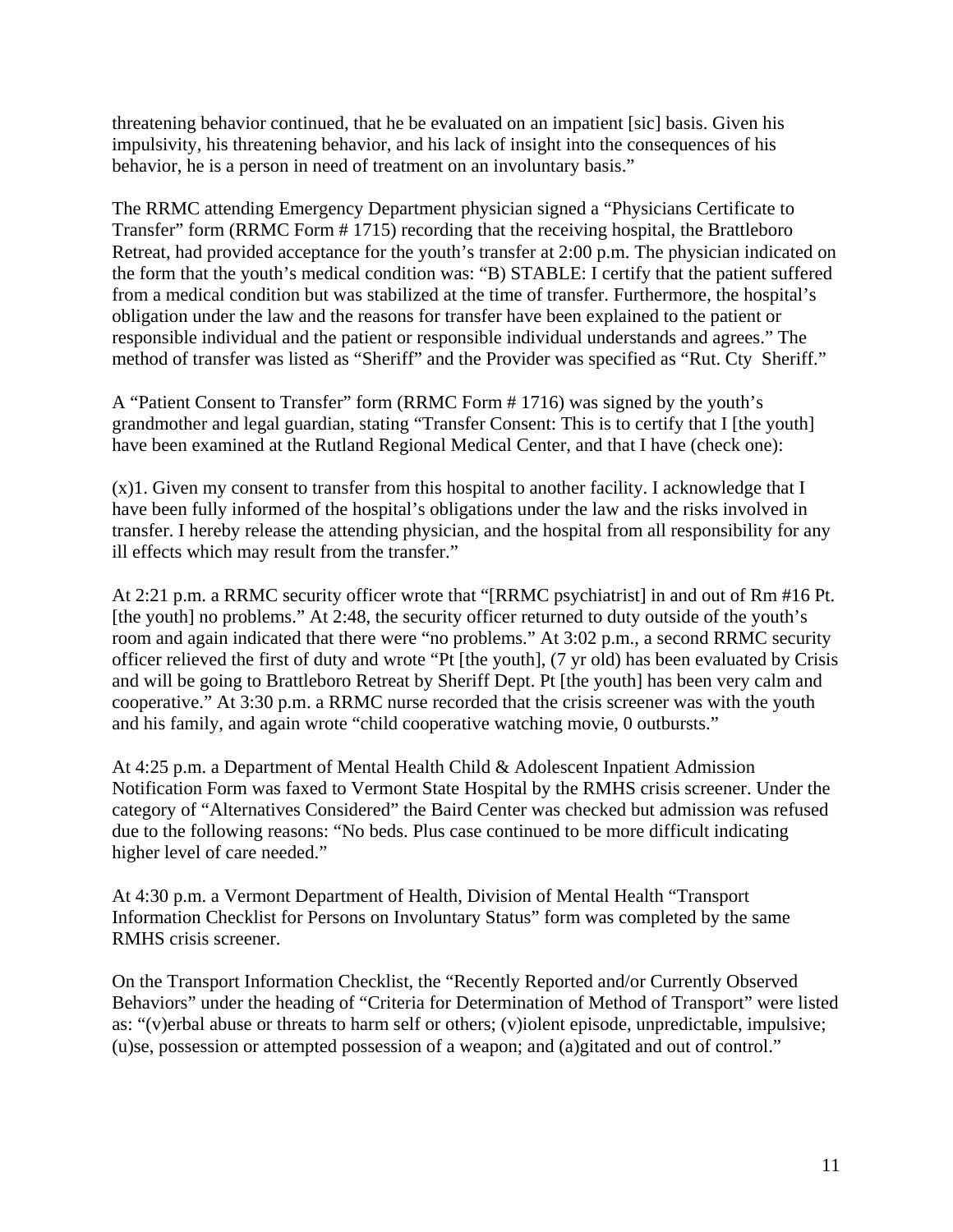Under the heading of "Determinant Factors for Mode of Transportation" the following categories were marked with a check: "(i)individual exhibited inconsistency in ability to control behavior; and (i)ndividual lacks insight into dangerous behavior." Unchecked were the following: "(i)ndividual maintained escalation in behavior; (i)ndividual was able to be approached with options regarding transport and was amenable to less restrictive means of transport; (i)ndividual is known to DA [Designated Agency]."

The "Mode of Transport Used" section showed a check mark next to "(u)niformed sheriff's services" while other choices available on the form but not checked are described as "(a)mbulance with or without mental health transport specialist; or (o)ther transport without restraints, with mental health transport specialist and/or parent/surrogate if child." The "Justification for Mode of Transport Used" was specified as "(c)hild can become violent in unpredictable ways."

At 5:30 p.m. that evening, an Emergency Department nurse wrote that the youth would be transported to the Brattleboro Retreat and at 6:15 p.m. the records indicated that he was discharged from the Emergency Department to the Brattleboro Retreat, accompanied by the Rutland Sheriffs' Department.

At 6:00 p.m. on November 3, 2006, a RRMC security officer recorded in his log that two Rutland County Sheriff Department Deputies arrived to transport the youth to the Brattleboro Retreat. He wrote that there was some question as to whether the youth's grandmother could accompany her grandson during the transport. The question was resolved with the deputies seeking and receiving permission from the "High Sheriff … for her to travel in the Police Unit, the family was also visably [sic] upset when [the youth] was handcuffed for transport."

The attending physician's Emergency Department/Fast Track Report restated the events leading to the crisis evaluations that had occurred and indicated that "yesterday, grandmother asked that the patient be sent home under her supervision, although we were concerned about the patient's behavior." During his assessment of the youth, the Emergency Department physician wrote "this is a male who is rather agitated, calms with me." The ED Course/Procedures were reported as "patient had screening by Crisis, and it was decided that it would be better for patient to be admitted to Brattleboro Retreat. The patient is unable to control his impulses and somewhat dangerous to transfer in an unrestrained environment for concern he may harm himself by opening the door in a moving car. Grandmother is very uncomfortable, but under these circumstances, it is safest for patient to be transported by law enforcement under restraint, which is our solution of last resort, but in this case, it seems to be the safest. The patient was transported by law enforcement in restraint, and grandmother voiced her disapproval."

#### **B. Rutland Mental Health Crisis Screener's Recollections**

The RMHS crisis screener who completed the Application for Emergency Evaluation and Transport Information Checklist regarding the youth's need for secure transport to an inpatient psychiatric hospital recalled, in a telephone interview with VP&A**,** that what stood out for her at the time of the screening was her concern and curiosity about the youth reportedly having been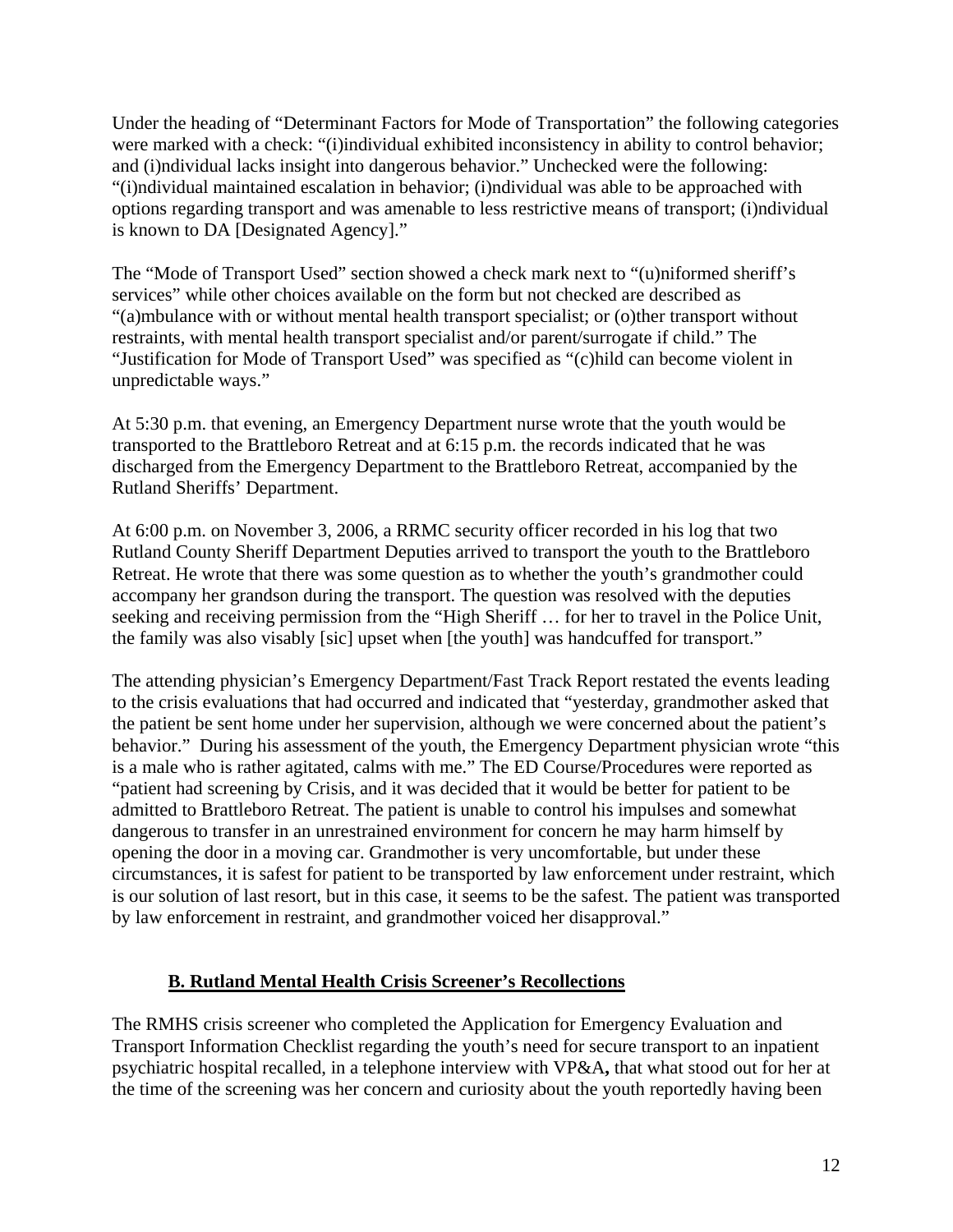out of control for a two day period, particularly because he'd had a similar experience the day before at his school. In response to questions about any threatening or aggressive behavior she may have witnessed while in the Emergency Department with the youth, the crisis screener stated "he was threatening to hurt his grandmother and threatening to chop her head off or something like that." Regarding any specific harm he attempted upon his grandmother, the crisis screener said that she witnessed the youth "trying to hurt his grandmother – he was wrapping a string around her wrist very tightly."

When asked about the youth's and his grandmother's willingness to have the youth admitted to the Brattleboro Retreat for inpatient treatment, the crisis screener stated that she did not remember the youth's response to her questioning him about whether he'd be admitted voluntarily, however "he was considered an unreliable reporter based on the events of the last two days." His grandmother's response to the idea of inpatient admission for the youth was described as "she still didn't want him to go and made it very difficult. She was very resistant to the possibility of this child being placed in a secure and safe environment to be assessed and clinically evaluated." The crisis screener further elaborated that the youth "was clearly a child in need of services. He was very immature for his age, didn't really understand why he was here, had no insight, no remorse, was completely unpredictable and had no ability to modulate his behaviors."

The crisis screener described generally the options available for the transport of individuals from RRMC to the Brattleboro Retreat for evaluation and treatment purposes as either sheriffs transport, transport by the local public transport system ("The Bus") with non-clinically trained escorts if an individual is not a danger to oneself or others, or family transport, also if not a danger to self or others. The crisis screener confirmed that the youth's grandmother did request that she be allowed to transport her grandson to the Retreat, however, "given the grandmother's resistance [to inpatient admission] we weren't guaranteed that she would take him." Since the statutory amendments regarding involuntary patient transport were enacted into law, the crisis screener stated that RMHS has been using "a lot more family transports and use of The Bus" but explained that this youth "was the exception…One of the things we like to do is to have the family transport, but given this situation, would she turn around and not take him there? Would he jump out of the car? Would he put others at risk?" She further explained her concerns for the youth's and others safety and for liability if secure transport had not been utilized in this situation. When questioned about who else was involved in the decision to use secure transport for this child, the crisis screener said "it's the State; it's what's mandated to us – to use the checklist, but this kid was so unpredictable. You always want to use the least restrictive but in this case I don't think there was any other choice."

Regarding the classification by an Emergency Department physician that the youth was "stabilized for transfer," the crisis screener recalled "yes, he was medically stable, but behaviorally he was not stable." When asked about any available options for ambulance transport of patients for purposes of hospital to hospital transfer, she stated "not from here. I don't believe the local ambulance has that kind of set-up**…** Even for the ones that do [in other parts of the state], I don't believe they have the training to transport someone who needs to be in restraints or who is a flight risk."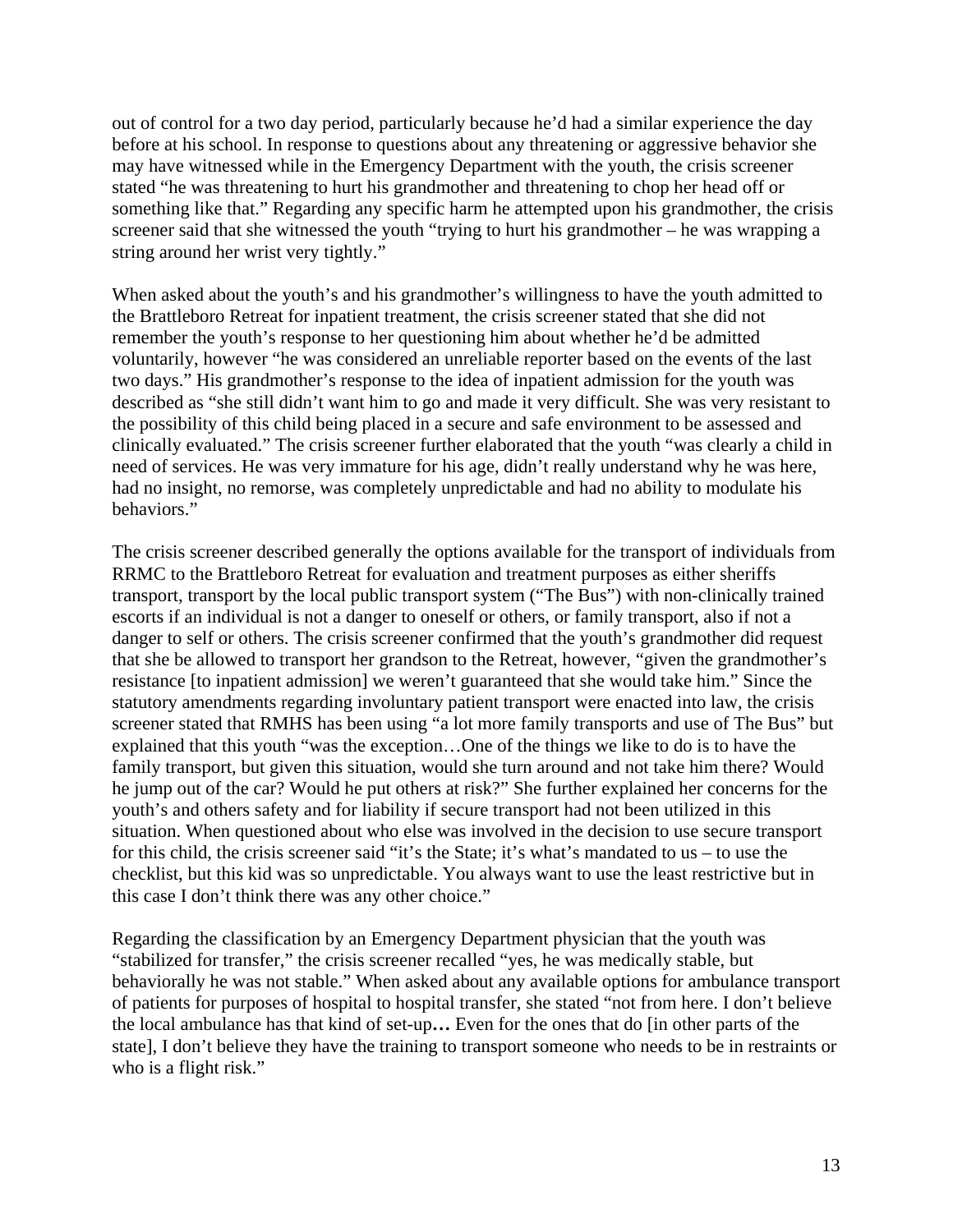The crisis screener reported that although she wasn't present at the time, the other RMHS crisis screener with whom the youth initially met upon arrival at RRMC that day was present when the sheriffs arrived to transport the youth to the Brattleboro Retreat. VP&A attempted to interview the other involved crisis screener, but found she was no longer employed with RMHS at the time of the present investigation. According to the crisis screener interviewed by VP&A, when they called to request secure transport by the Sheriffs Department, they indicated the transport was for a child, but she said she recalled learning later that the Sheriffs "didn't bring the proper restraints" resulting in the use of metal handcuffs and shackles on the youth.

### **C. The Youth's School Clinician's Recollections**

During an interview with VP&A, the youth's school clinician reported that on November 3, 2006, the youth and another student had run out of the school building. They ran to the back of the property, a wooded area, where the youth found a lead pipe. The youth picked up the pipe and started swinging it, threatening to kill everyone and chasing after staff with it. Another staff person was able to get behind the youth and took the pipe away from him. The youth was transported to RRMC because "he was so out of control at the time."

The youth's school clinician accompanied the youth to RRMC, driven by the school resource officer. She stated that the youth was calmer at the hospital but she partly attributed this to his grandmother telling him he wouldn't have to go to the Brattleboro Retreat. The school clinician said that just because the youth was calm at that moment, it didn't mean he wouldn't escalate. She said that she would consider transport from RRMC to the Brattleboro Retreat "a very high risk situation" in that any time limits are set with him, that's when he escalates. She also said the youth's grandmother has difficulty setting even very simple limits with him.

The school clinician had worked with the youth for approximately a year and a half at the time of the November 3, 2006 incident. She described the youth as a child with explosive behavior and many temper tantrums. He quickly escalates and makes homicidal statements towards staff and peers. She said he is very hypervigilant and he often throws objects at staff i.e. chairs, computers, and tables. He has been violent towards his grandmother also – the school clinician said she has observed the youth trying to strangle his grandmother and pulling her hair. She also has seen him kick and punch his grandmother's car and car windows. Additionally, the school clinician said the youth is "very difficult to de-escalate."

#### **D. The Youth's School Resource Officer's Recollections**

In a telephone interview with VP&A, an officer from the Rutland City Police Department reported that his involvement with the youth on November 3, 2006 was a part of his regular duties as the School Resource Officer at the youth's school. The officer reported that the youth and another student had run out of the school towards a street bordering the school property. Because he was concerned that they'd run into the street, he drove over to head them off. He saw that the other student had a stick in his hand and that the youth had a pipe with which he had been threatening to hit the teachers and counselors. By the time the officer made it around to the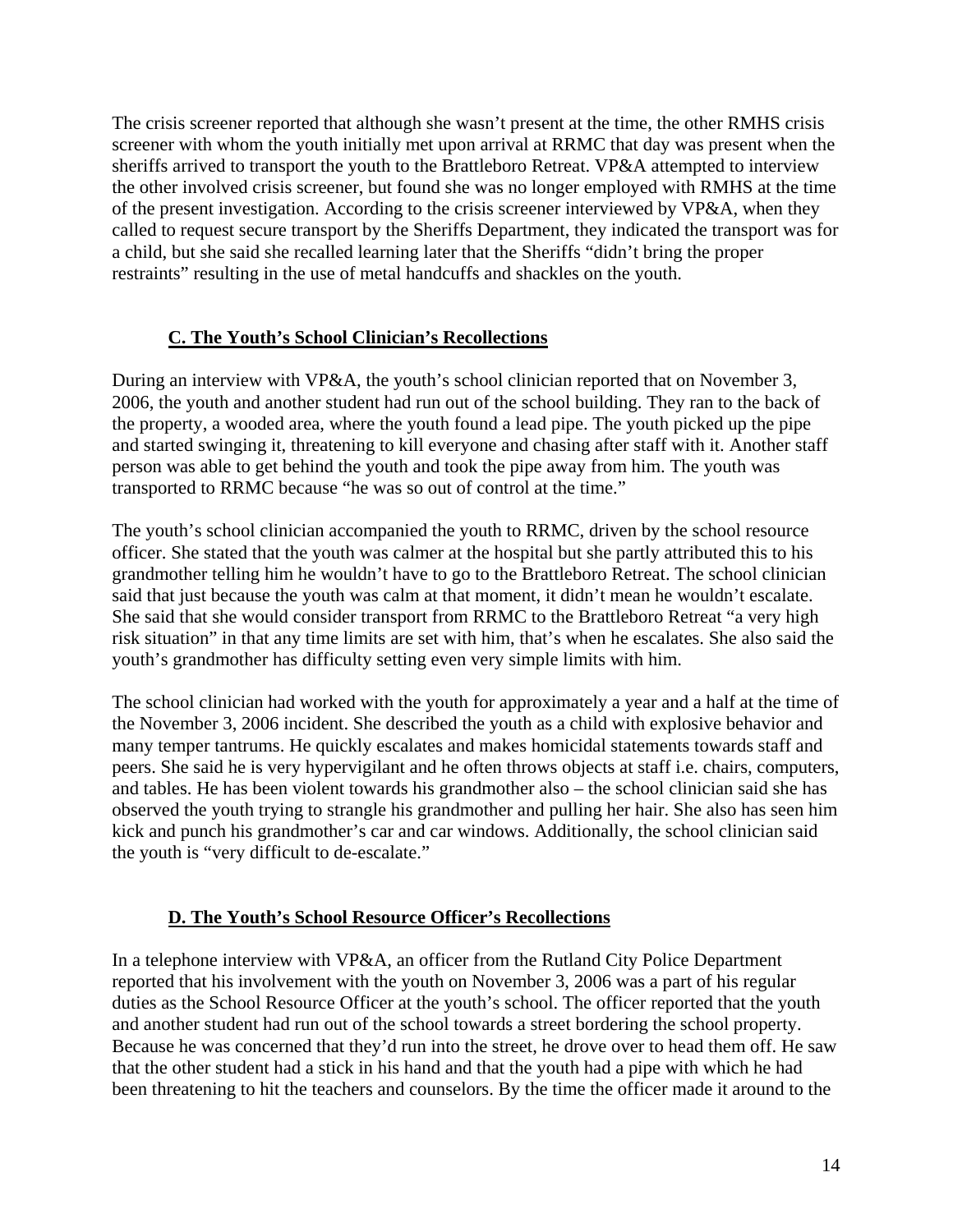road in his car, the other student had dropped the stick and the school staff were physically restraining the youth. The staff brought the youth "to a special room that was set up for him" because he had been having problems before this incident. The counselor asked that the youth be screened at the hospital. The officer drove the youth a very short distance to the hospital accompanied by school staff. The youth's grandmother was called and met them at the hospital. The youth was able to walk in to the hospital with his grandmother. The officer said that while at the hospital, the youth was "not as threatening as he had been at school, but still very agitated."

The officer stayed for a short time at the hospital while the youth was admitted into the Emergency Department. He advised security staff of the youth's presence in the Emergency Department and then left.

Regarding similar situations involving the youth, the officer stated "there have been other incidents in which he has become very, very violent…he punches, he bites, he kicks, he threatens to stab and to kill people." The officer further described the youth as a boy who is in need of a great amount of supports and treatment.

### **E. The Youth's Grandmother/Guardian's Recollections**

Although the youth was present for the initial interview conducted by VP&A for purposes of this investigation, his grandmother/legal guardian provided most of the detailed information pertaining to their recollections of the chronology of events that led up to the youth's secure transport from Rutland Regional Medical Center to the Brattleboro Retreat.

According to the youth's grandmother, school staff called her on November 2, 2006 stating that the youth was having difficulties at school that day. The staff person told her that the youth had been hitting a school counselor and suggested that he be seen for a crisis evaluation at RRMC. The youth's grandmother picked the youth up from school and brought him to RRMC. They were presented with admission to the Brattleboro Retreat as an option for the youth if needed, but they chose to return home.

The next day, on November 3, 2006, the youth's school clinician called the youth's grandmother and asked her to meet the youth and school staff at RRMC. The youth's grandmother drove directly to the school which is across the street perpendicularly to RRMC.

The youth's grandmother disputed the youth's school clinician report that she was unable to set limits with her grandson. In fact, she stated, she has been called numerous times in the past to respond to the youth's behavior during the school day**.** She reported to VP&A that often her appearance at the school in response to a call from the staff would be effective in de-escalating the youth.

When she arrived at the school, she saw that the youth's school clinician and the school principal were physically restraining the youth in the back of the school resource officer's police car. She was informed that the youth had found a metal pipe and was swinging it around towards staff. The youth's grandmother was told that the youth had run out of the door at school and found the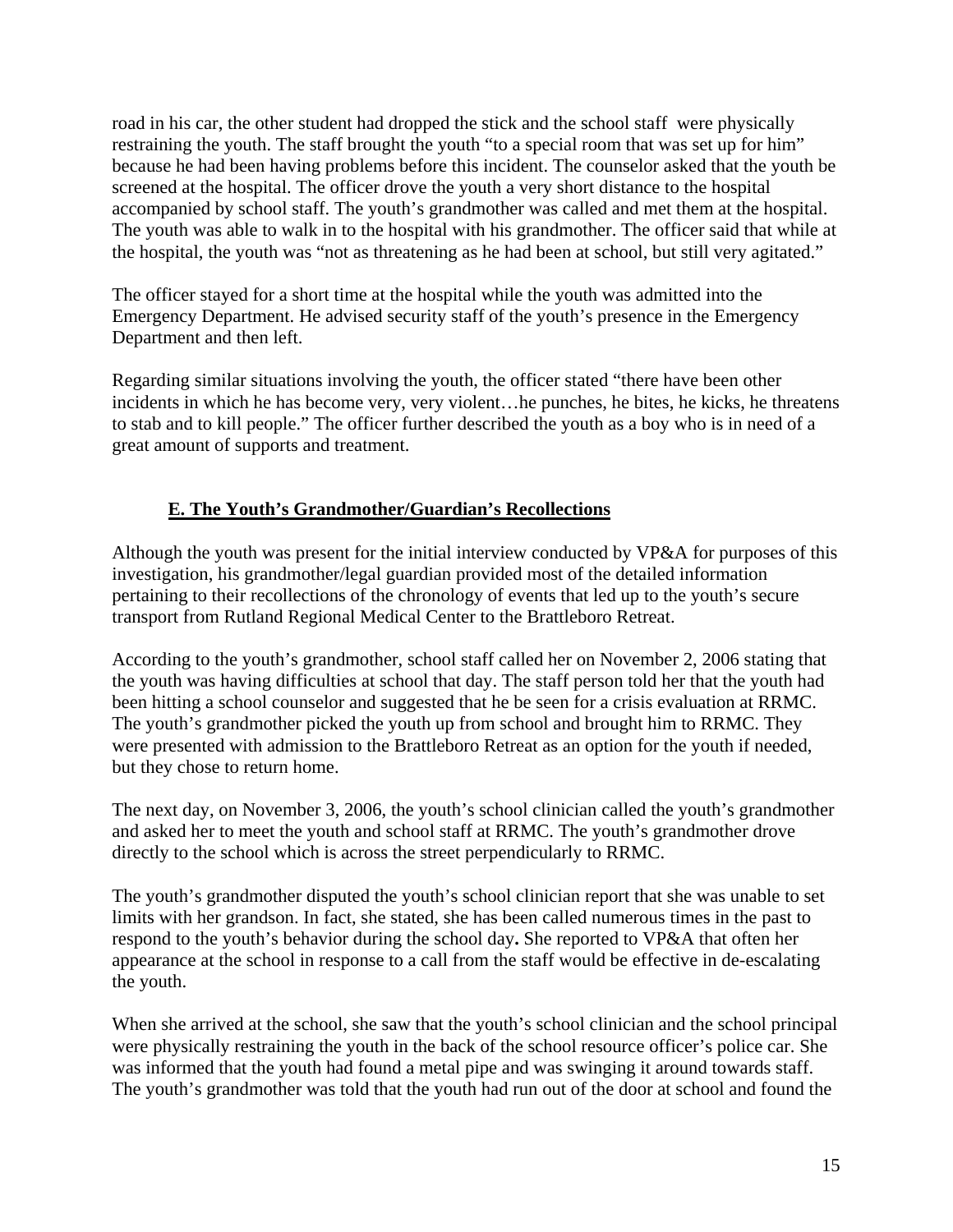pipe outside. The youth's grandmother said that the youth became agitated when staff chased him after he had run out the door – had they let him have some time to cool off outside she believes there would have been a different outcome. Although the youth had run out of school several times during the prior school year, this was the first time this year according to her. She said that the youth had never left school grounds during any of these incidents. The school resource officer, at the request of school staff, was planning to drive the youth to the RRMC Emergency Department for a crisis screening. The youth's grandmother said that the youth was crying, pleading to be allowed to go to RRMC with his grandmother. The youth's grandmother asked to take him but that request was denied. The youth was transported a short distance to RRMC by the officer with the school clinician and principal in the back seat with him. When they arrived in the parking lot at RRMC school staff took the youth out of the car, he hugged his grandmother, and according to her, he was **"**clearly upset but his behavior was fine from that point on." The youth's grandmother disagreed with the school resource officer's assessment that the youth remained agitated upon arrival to the hospital.

While waiting to be seen by the crisis screener in the Emergency Department at RRMC, a hospital security guard was present at the door to the youth's room. When the youth's grandmother asked the reason for the security guard's presence, she said she was told "it's policy." The RMHS crisis screener discussed admission to the Brattleboro Retreat for the youth with the youth's grandmother. The youth's grandmother said that she told the crisis screener that the youth was willing to go and that she was willing to let him go there. According to the youth's grandmother, she was then told by the crisis screener that they needed to do an involuntary placement "as a formality" in case he changed his mind and didn't agree to sign in voluntarily when he arrived at the Retreat. The youth's grandmother said they then waited in the Emergency Department for hours in order for paperwork to be completed. During that time, she overheard the RMHS crisis workers talking about sheriffs' transport and she "went berserk." She said had she known that involuntary admission was going to involve transport by sheriffs, she would not have been so complacent about it. When she questioned the reason for sheriffs' transport, the youth's grandmother said she was told by the RMHS crisis screener that "it's policy." She wasn't told about the potential use of shackles at that point and learned of that when the sheriffs arrived for the transport. She said the youth was already asleep by the time the sheriffs arrived. The youth's grandmother asked why she and the youth's grandfather and brother, who were also present in the Emergency Department, couldn't take the youth to the Brattleboro Retreat themselves. She said the crisis screeners' response to her question was that "it's policy and because he's now in state's custody it's out of our hands."

In response to a review of the records documented by RRMC, the youth's grandmother denied that the youth attempted to hurt her with the strings of a hospital johnny (similarly, she denied the school clinician's statement that her grandson had ever attempted to strangle her); she stated that the initial crisis screener's "40 minute evaluation" was not nearly that long – she reported it having been closer to 10 minutes in duration; and she also said that she does not believe that a psychiatrist actually met with the youth face to face. The youth's grandmother stated that with the exception of her brief departure from the Emergency Department in order to retrieve the youth's belongings at their home, which was much later in the day than the 2:00 p.m. meeting time documented in the records, she was present with the youth in the Emergency Department and does not recall the youth being seen by a psychiatrist at any time on November 3, 2003. Not only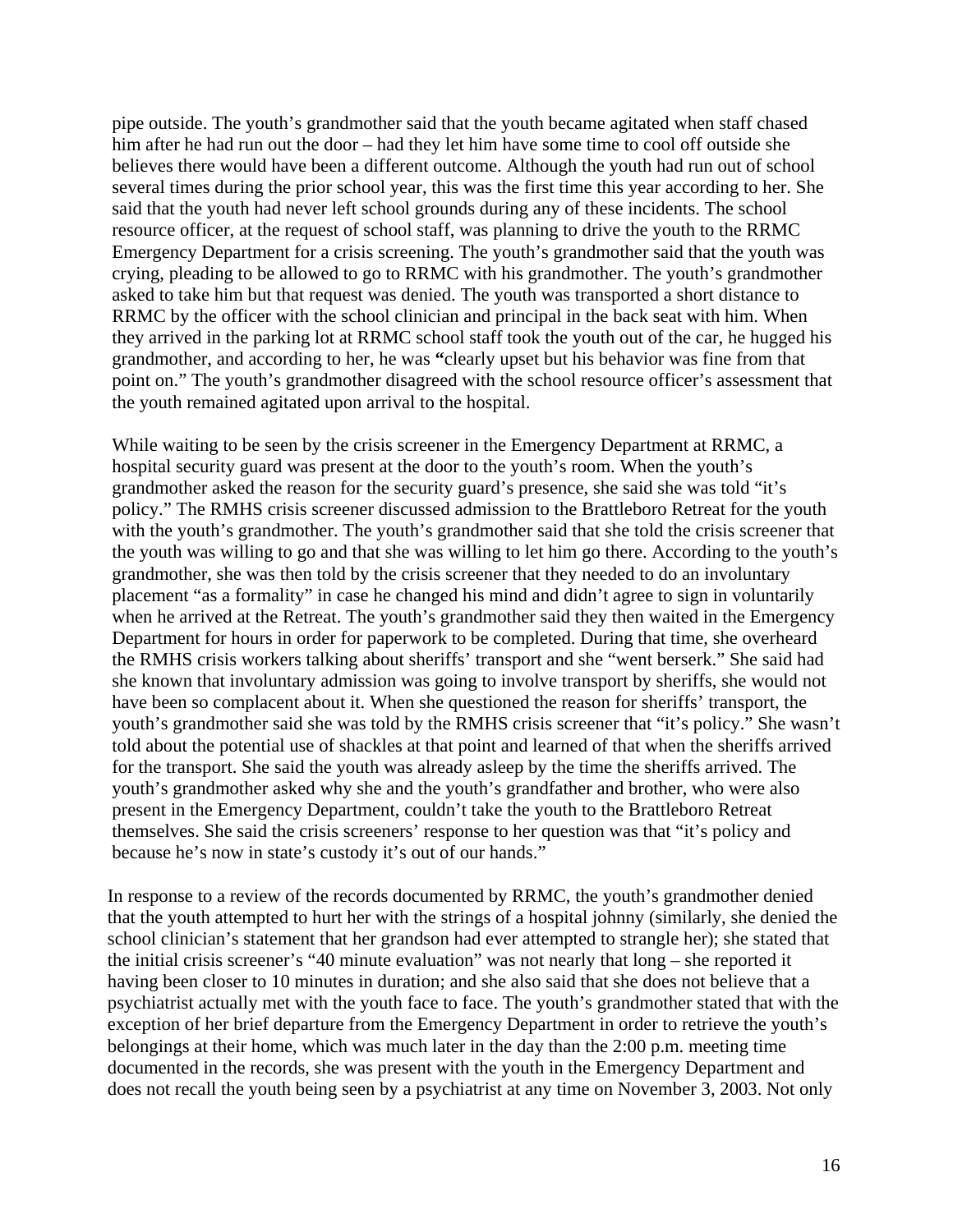was she not made aware of any such meeting between the youth and a RRMC psychiatrist if it did actually occur as documented in the records, but the youth's grandmother said she was not interviewed or offered an opportunity to meet with the psychiatrist to provide information about her grandson or input regarding the plans being made for further evaluation and treatment as she would have expected as part of a thorough psychiatric assessment.

The youth's grandmother reiterated her dissatisfaction that a discussion about the transportation option being planned, namely secure transport by law enforcement officers, never occurred with her, nor was any conversation about what she could provide for transportation safety measures initiated at any time. She said no one took the time or opportunity to find out that she had supportive family members ready to accompany her and the youth on the trip to the Brattleboro Retreat and that her vehicle's child safety locks could have been enabled as an extra safeguard. She again stated that the use of secure transport was completely inappropriate, especially given that the RRMC nurses' and security officers' records confirmed the youth's calm and cooperative demeanor during the hours he spent in the Emergency Department that day.

The youth's grandmother described to VP&A a feeling of betrayal at the hands of the involved professionals. She said she felt as if there was not enough effort put forth to determine that her intent to take him to the Brattleboro Retreat was genuine. She reported that not only did she provide her verbal consent for the youth to be admitted to the Retreat, she also went home and packed clothes and other belongings which she brought back to the hospital for the youth to have with him for his anticipated stay at the Retreat. Additionally, she said the way she found out about the plans for the youth to be transported by sheriffs was completely inappropriate and insensitive. There were many opportunities for the involved staff to have informed her in an upfront manner about their plans for sheriffs' transport, including when one of the crisis screeners asked her how the youth was planning to get to the Retreat yet did not respond to the grandmother's statement that she would be taking him. The youth's grandmother said that, in hindsight, it was clear that the involved staff had made the decision early on to utilize what she believed was a totally unnecessary mode of transport and therefore purposely did not discuss that decision with her.

When the sheriffs arrived to transport the youth to the Brattleboro Retreat, in uniform and with a marked cruiser, the youth's grandmother recalled that she said to them "I'm going with him." She was told by the sheriffs that they don't normally take anyone else with them aside from the patient. They did finally agree to allow her to accompany them for the transport and told her what had to happen – that she would have to wear a seatbelt and that they would have to handcuff and shackle the youth. The youth's grandmother said she was sobbing and she pleaded with them not to use the handcuffs and shackles but she was again told "it's policy." The sheriffs then agreed to not handcuff the youth if one rode in the back seat with him, but that they would require her to ride in the front seat because there wasn't enough room for all three of them in the back of the cruiser. The youth's grandmother said that the youth was hugging and grabbing onto her and because he didn't want to let go, she decided to ride in the back with him while the sheriffs decided to use the handcuffs and shackles on the youth for the transport.

The youth's grandmother said that the RMHS crisis screener told the sheriffs that the youth had not been a problem during the time they spent with him at the hospital that day. According to the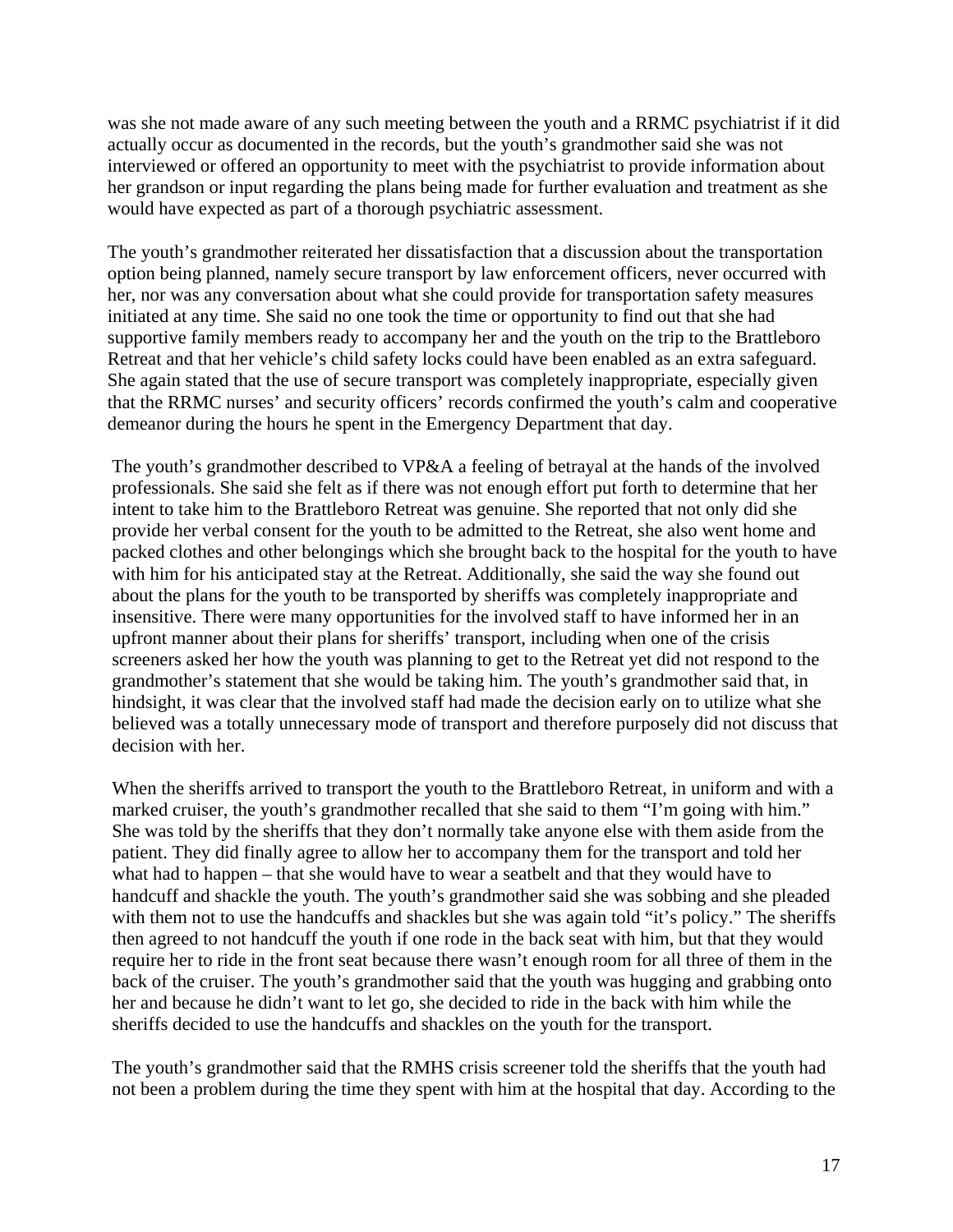youth's grandmother, one of the sheriffs replied "well, I have to admit, this is the youngest I've ever had (to transport)." The sheriffs shackled the youth and a RRMC security guard, who the youth's grandmother described as very nice, put a blanket on him to cover the restraints before wheeling him to the cruiser. They drove to the Brattleboro Retreat, approximately seventy-five miles away, without incident. The sheriffs removed the handcuffs and shackles after the youth was brought into the admissions building at the Brattleboro Retreat. Because it was so late at night when they arrived, the admissions staff said they'd review the voluntary admissions paperwork with the youth the next day. The youth was converted to voluntary status at the Brattleboro Retreat the next day with no difficulties.

Since this incident, according to the youth's grandmother, the youth has experienced nightmares often involving some form of restraint while in a vehicle and he has fear with regard to police officers now whereas he hadn't previously**.** In addition, the trauma evoked for the youth's grandmother was quite evident each time she discussed the situation with VP&A. Not only does she feel she let her grandson down by not protecting him from such a dehumanizing experience, she doesn't believe she could have adequately prepared him for what was to happen because she was not fully informed. Each time she questioned RRMC and RMHS staff in the Emergency Department about their restrictive decisions, she was told "it's a formality" or "it's policy." She had no idea that transport by law enforcement for the youth was ever a possibility until she overheard RMHS staff discussing it. She had no idea that the law enforcement personnel would likely utilize handcuffs and shackles until they arrived with the metal restraints ready for use in order to transport the youth for his first-ever psychiatric hospital admission.

# **V. VERMONT PROTECTION & ADVOCACY, INC. FINDINGS AND CONCLUSIONS**

# **A. Violations of Federal and State Law**

 $\overline{a}$ 

VP&A acknowledges the cooperation and candor of all parties involved throughout this investigation. VP&A appreciates that the decision to utilize secure transport was based on an apparent concern for potential danger on the part of the youth coupled with possible resistance to a voluntary admission to the Brattleboro Retreat. VP&A concludes, however, that the use of secure transport, specifically the use of uniformed law enforcement in a marked cruiser using handcuffs and shackles on any emergency department patient requiring transfer to inpatient psychiatric care is inappropriate and a violation of federal law.

Federal regulations governing appropriate emergency department transfers and discharges, the Emergency Medical Treatment and Active Labor Act (EMTALA),<sup>6</sup> define an Emergency Medical Condition (EMC) as "a medical condition manifesting itself by acute symptoms of sufficient severity (including severe pain, psychiatric disturbances and/or symptoms of substance abuse) such that the absence of immediate medical attention could reasonably be expected to

<sup>6</sup> 42 C.F.R. § 489.24 *et seq*; 42 U.S.C. § 1395dd. EMTALA is also referenced as Section 1867 of the Social Security Act and Section 9121 of the Consolidated Omnibus Budget Reconciliation Act of 1985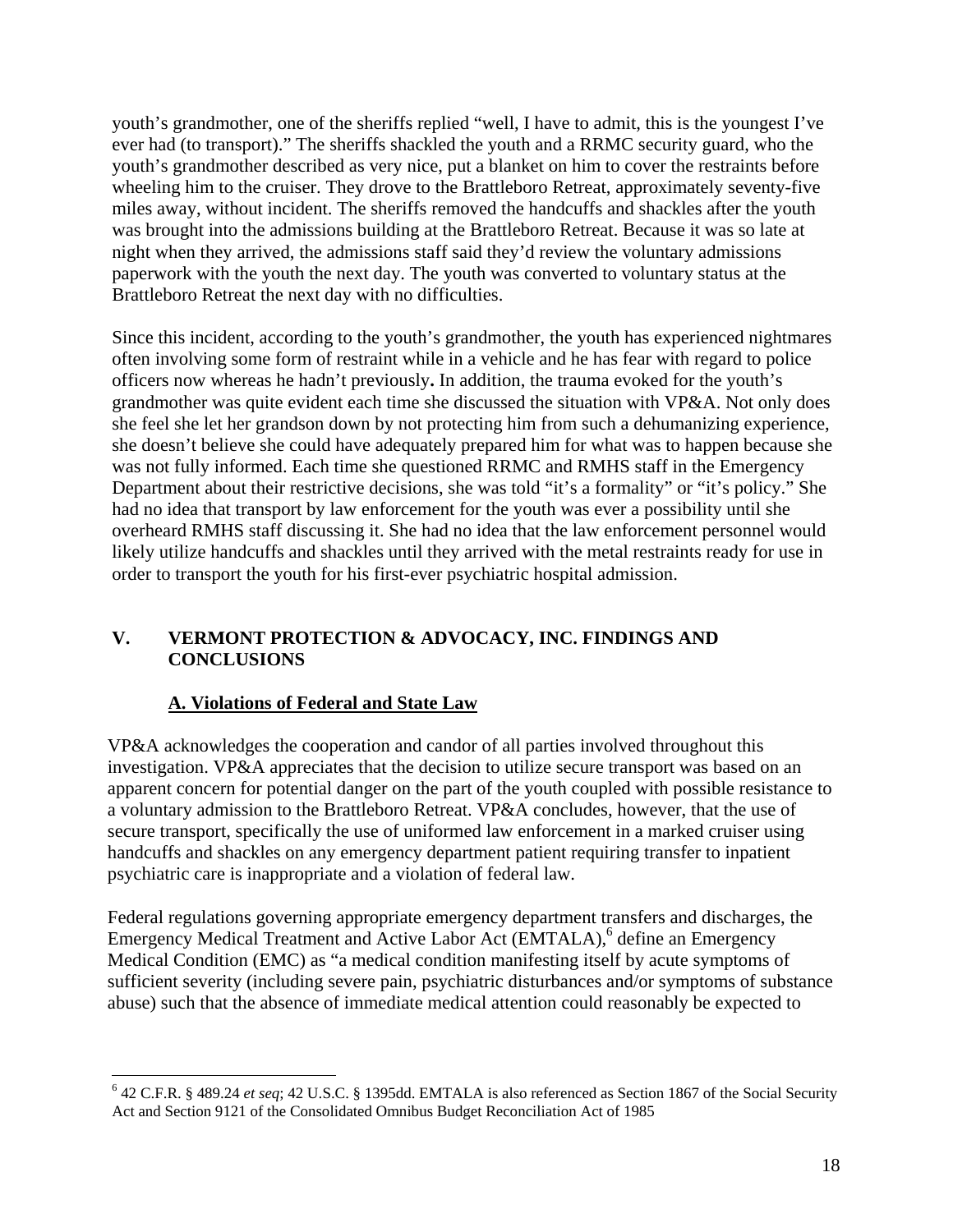result in  $-$  (i) placing the health of the individual... in serious jeopardy; (ii) serious impairment to bodily functions; or (iii) serious dysfunction of any bodily organ or part..."

Although it was reliably reported that the youth may be prone to explosive outbursts at times as demonstrated earlier in the day in question**,** the only uncooperativeness, agitation or possible expressions of aggression demonstrated during the six hours he was at RRMC occurred at the onset of his admission to the Emergency Department. All RRMC nursing reports and security staff reports indicate that the youth was calm and cooperative, beginning at 1:16 p.m. until his departure for transfer to the Brattleboro Retreat at 6:15 p.m. on November 3, 2006. This leads VP&A to conclude that at the time secure transport was utilized, the emergency medical condition the youth experienced earlier in the day may have possibly subsided over the hours spent in the Emergency Department and therefore alternative transport modes should have been reconsidered as a more appropriate method of transfer to the Brattleboro Retreat for further evaluation and treatment of his psychiatric conditions.

According to the EMTALA regulations, an emergency medical condition is considered stabilized when "no material deterioration of the condition is likely, within reasonable probability, to result from or occur during the transfer of an individual from a facility..."<sup>8</sup> The corresponding Center for Medicare and Medicaid Services (CMS) Interpretative Guidelines state: "(i)n the case of psychiatric emergencies, if an individual expressing suicidal or homicidal thoughts or gestures, if determined dangerous to self or others, would be considered to have an EMC [Emergency Medical Condition]. Psychiatric patients are considered stable when they are protected and prevented from injuring or harming him/herself or others. The administration of physical or chemical restraints for purposes of transferring an individual from one facility to another may stabilize a psychiatric patient for a period of time and remove the immediate EMC but the underlying medical condition may persist and, if not treated for longevity, the patient may experience exacerbation of the EMC. Therefore practitioners should use great care when determining if the medical condition is in fact stable after administering chemical or physical restraints."<sup>9</sup>

Furthermore, Vermont state law requires that "(m)echanical restraints not be applied to a patient unless it is determined by the head of the hospital or his designee to be required by the medical needs of the patient or the hospital. Every use of a mechanical restraint and the reasons therefor shall be made a part of the clinical record of the patient under the signature of the head of the hospital or his designee."<sup>10</sup>

VP&A is concerned that RRMC abdicated their responsibilities under federal and state law when legal custody of the youth was transferred from his grandmother to the commissioner of mental health as an involuntary patient and when physical custody of the youth was granted to law enforcement personnel for purposes of a hospital to hospital transfer.

 $\overline{a}$ 

<sup>&</sup>lt;sup>7</sup> *Id*. For purposes of this investigative report, citations relating to pregnant women have been omitted from the quoted EMTALA regulations.

 $\int^8 I d$ .

<sup>&</sup>lt;sup>9</sup> Center for Medicare and Medicaid Services, *State Operations Manual, Appendix V – Interpretative Guidelines – Responsibilities of Medicare Participating Hospitals in Emergency Cases* (Rev. 1, 05-21-04) Tag A407. <sup>10</sup> 18 V.S.A. § 7704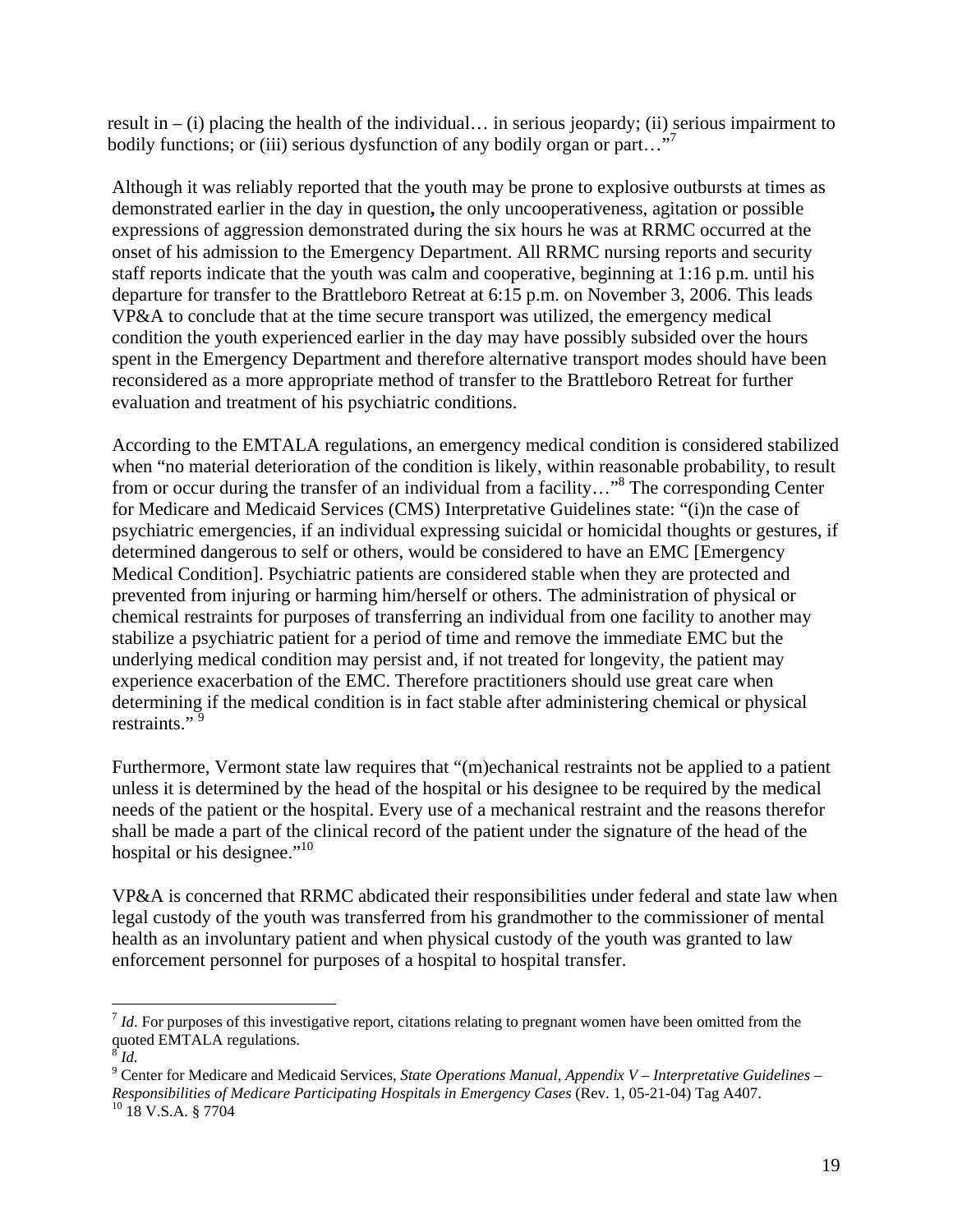Regarding the possible medical necessity for the use of restraints on the youth, the attending Emergency Department physician wrote "(t)he patient is unable to control his impulses and somewhat dangerous to transfer in an unrestrained environment for concern he may harm himself by opening the door in a moving car...under these circumstances, it is safest for patient to be transported by law enforcement under restraint, which is our solution of last resort, but in this case, it seems to be the safest." The physician's medical opinion, coupled with the RRMC psychiatrist's certification that the youth is "(A) not only mentally ill, but (B) poses a danger of harm to him/herself or others and (C) should immediately be admitted to a designated hospital for an emergency examination" and information submitted by the RMHS crisis screener on the Transport Information Checklist as outlined earlier in this report suggest that the youth was determined to be in need of a level of care that required constant observation and specific safety precautions in order to ameliorate any potential risk of harm during his transfer to the Brattleboro Retreat.

Federal regulations concerning the use of restraints in Medicare participating hospitals outline very specific requirements for their use, i.e. by physician's order based on medical necessity to prevent imminent harm, time limitations for use, and continual observation and assessment. There is an exception granted by CMS with regard to the use of restraints on patients in a hospital setting by law enforcement personnel "for custody, detention, and public safety reasons," not related to the provision of health care. "Therefore, the use of restrictive devices applied by and monitored by law enforcement officers who are not employed or contracted by the hospital, and who maintain custody and direct supervision of their prisoner, are not governed by §482.13(f)(1-3). The individual may be the law enforcement officer's prisoner but he/she is also the hospital's patient. The hospital is still responsible for providing safe and appropriate care to their patient. The condition of the patient must be continually assessed, monitored, and reevaluated."<sup>11</sup>

VP&A's interpretation of the EMTALA regulations is that administration of chemical or physical restraints necessary for safe transfer of an involuntary patient from RRMC to any other hospital for purposes of an emergency examination must be performed by appropriate and qualified medical personnel and not by law enforcement officers using mechanical restraints. VP&A concludes that the potential public safety concerns cited by the involved professionals leading to the use of secure transport by law enforcement personnel were in fact related to the provision of health care and, specifically, the youth's transfer to a hospital that could provide appropriate evaluation and treatment. When the decision was made that adequate treatment could not be provided at RRMC to minimize or eliminate the perceived potential danger posed by the youth, the hospital had the responsibility to provide a more medically and clinically appropriate method of transport to an alternative hospital, in this case the Brattleboro Retreat. An "appropriate transfer" as defined in the EMTALA regulations is one that would have been "effected through qualified personnel and transportation equipment."<sup>12</sup>

 $\overline{a}$ 

<sup>11</sup> Center for Medicare and Medicaid Services, *State Operations Manual, Appendix A - Survey Protocol, Regulations and Interpretive Guidelines for Hospitals (Rev. 1, 05-21-04)* <sup>12</sup> 42 C.F.R. 489.24 (e)(2)(iv)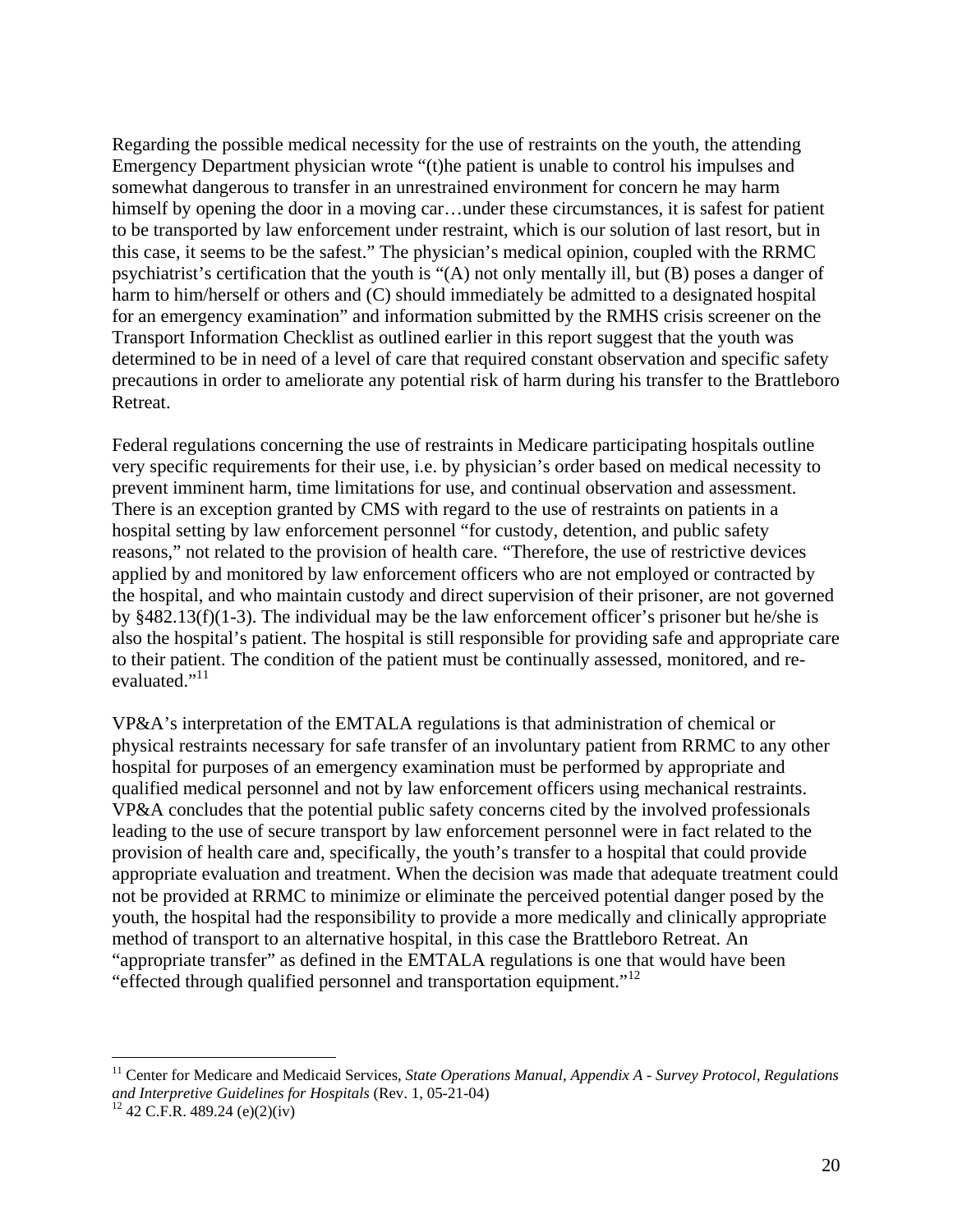Under these regulations, VP&A suggests that an appropriate transfer is one performed by medically trained professionals and/or mental health staff, not law enforcement personnel. It is of great concern that the medical professionals at RRMC, and ultimately the appointed officials within the state's mental health administration, allow patients such as this 7 year old child to be treated as "prisoners" and shackled for purposes of transfer to psychiatric care facilities throughout the state.

As mentioned previously there is at least one hospital in Vermont, Southwestern Vermont Medical Center (SVMC), that views their obligations under EMTALA to require the use of "an appropriate method of transport with appropriate medical personnel," specifically ambulance transport, when transferring an involuntary patient from their hospital to another treatment facility for psychiatric admission. Although SVMC does request that a sheriff accompany an involuntary patient in the ambulance for safety and security reasons, law enforcement personnel are not used to actually effect the transfer as was the case in the present investigation.

### **B. The State of Vermont's Continued Reliance on Secure Transport**

VP&A is concerned that although statutory changes, policy changes and some alternative transport modes have been implemented across the state, there remains no appreciable difference over time in the number of children being securely transported by law enforcement personnel to the Brattleboro Retreat for inpatient psychiatric hospitalization.

In July of 2005, as reported in Division of Mental Health (DMH) documents regarding planning and implementation of the Involuntary Transportation Guidelines, the Agency of Human Services, the Vermont Department of Health (VDH) and designated mental health agencies began developing alternative transport systems in select counties for children being sent to the Brattleboro Retreat for emergency examinations. Statewide implementation of alternatives and accompanying protocols was anticipated to occur by January 1, 2006. In November of 2005, the Director of Children's Mental Health stated that arrangements had been made with public transportation companies in Rutland and Chittenden Counties as an alternative to secure transport by sheriffs when security risks do not necessitate their use. Statistics previously provided by DMH indicated that between September 2005 and the beginning of December 2005, 9 children aged 12 through 17 were transported to the Brattleboro Retreat for emergency examination. Of those 9 children, only 2 were transported by means other than sheriffs - one by parents and one by ambulance. In December of 2005, the Director of Children's Mental Health reported that the DMH had performed a review of all secure transports that had occurred in the Department's 2005 fiscal year. Of the 44 secure transports of children experiencing psychiatric crisis, only 15 were reportedly determined to not be in need of secure transport resulting in the finding by DMH that 29 secure transports were appropriate at the time.

The data provided by VDH to the Vermont State Legislature in February of 2007 indicated that during the period of September 14, 2005 through January 31, 2007, 60 children were transported involuntarily for admission to the Brattleboro Retreat. Of those 60 youths, 31 experienced secure transport while 29 were transported by alternative means.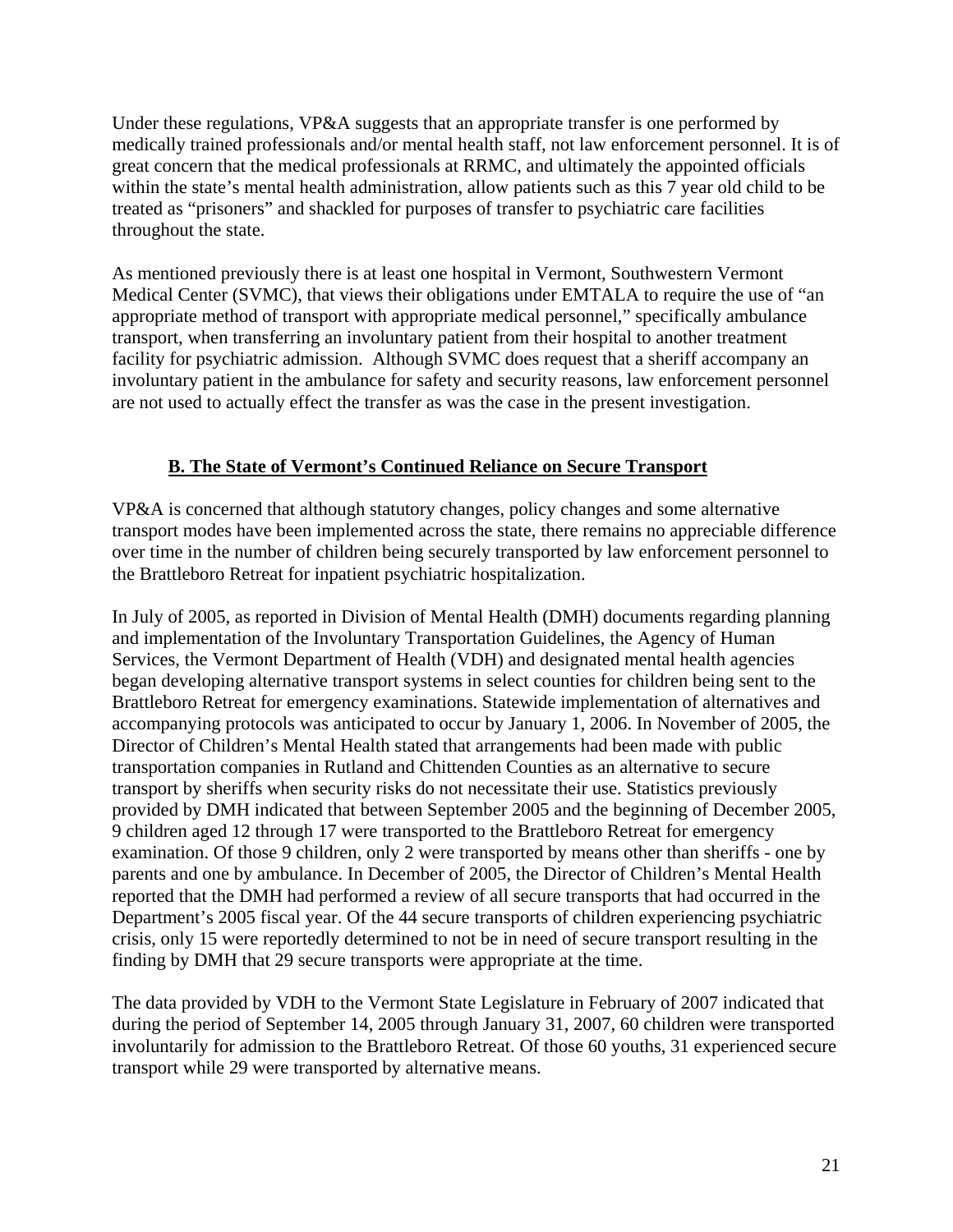Although a precise comparison is made difficult by the difference in the above reporting timeframes, the fact that 31 children in this most recent reporting period were transported by sheriffs is of great concern. The latest statistics were presented to the Legislature three years after the then DDMHS' (now DMH's) own report highlighting "the overall issues of privacy, stigma, traumatization, and least restrictive and obtrusive practices," demonstrating the apparent failure of the State of Vermont's psychiatric treatment system to fully embrace the philosophy of trauma-informed principles of care in the transportation of patients in need of psychiatric care. The statistics also leave VP&A concerned with the continued reliance on the use of sheriffs' transport and, therefore, the continued use of restraints for many of the most vulnerable children in our state.

VP&A commends the current initiative underway, led by the Howard Center for Human Services and Washington County Mental Health, in which qualified, non-law enforcement staff plan to utilize specially equipped vans as an alternative to secure transport for adults experiencing a psychiatric crisis. The initiative involves transport of adults in Washington, Chittenden, Franklin/Grand Isle and Addison Counties. We remain hopeful that the anticipated success of this program can be replicated throughout the state for all persons experiencing a psychiatric crisis in need of hospital to hospital transfer, particularly for children requiring transfer to the Brattleboro Retreat.

Notwithstanding VP&A's conclusions that secure transport is entirely inappropriate, dehumanizing, and potentially traumatizing when used for the purposes of hospital to hospital transfer of patients in need of psychiatric care**,** VP&A acknowledges the sensitivity of the Rutland County Sheriffs, who responded to the transport call regarding the youth on November 3, 2006 and made it possible for the youth's grandmother to accompany him in the cruiser during the transport**.** 

VP&A remains concerned, however, that mechanical restraints were utilized on the youth, particularly after he demonstrated hours of cooperative behavior in the Emergency Department. Reportedly, when the Rutland County Sheriffs arrived to transport the youth on November 3, 2006 they did not have with them the so-called "humane restraints" provided to each Sheriffs department by the Vermont Department of Health. Even if they had, they may have been of no use during the youth's transport considering that the polyurethane restraints provided by the state have been found in other cases to be too large for actual use on children.

# **VI. RECOMMENDATIONS**

As a result of this investigation and the findings detailed above, VP&A strongly advocates for the following changes to occur:

1. The Commissioner of the State of Vermont's Department of Mental Health should immediately cease the dehumanizing and potentially traumatizing use of secure transport by law enforcement personnel on involuntary patients in the care and custody of the state who require hospital to hospital transfer for psychiatric evaluation and treatment.